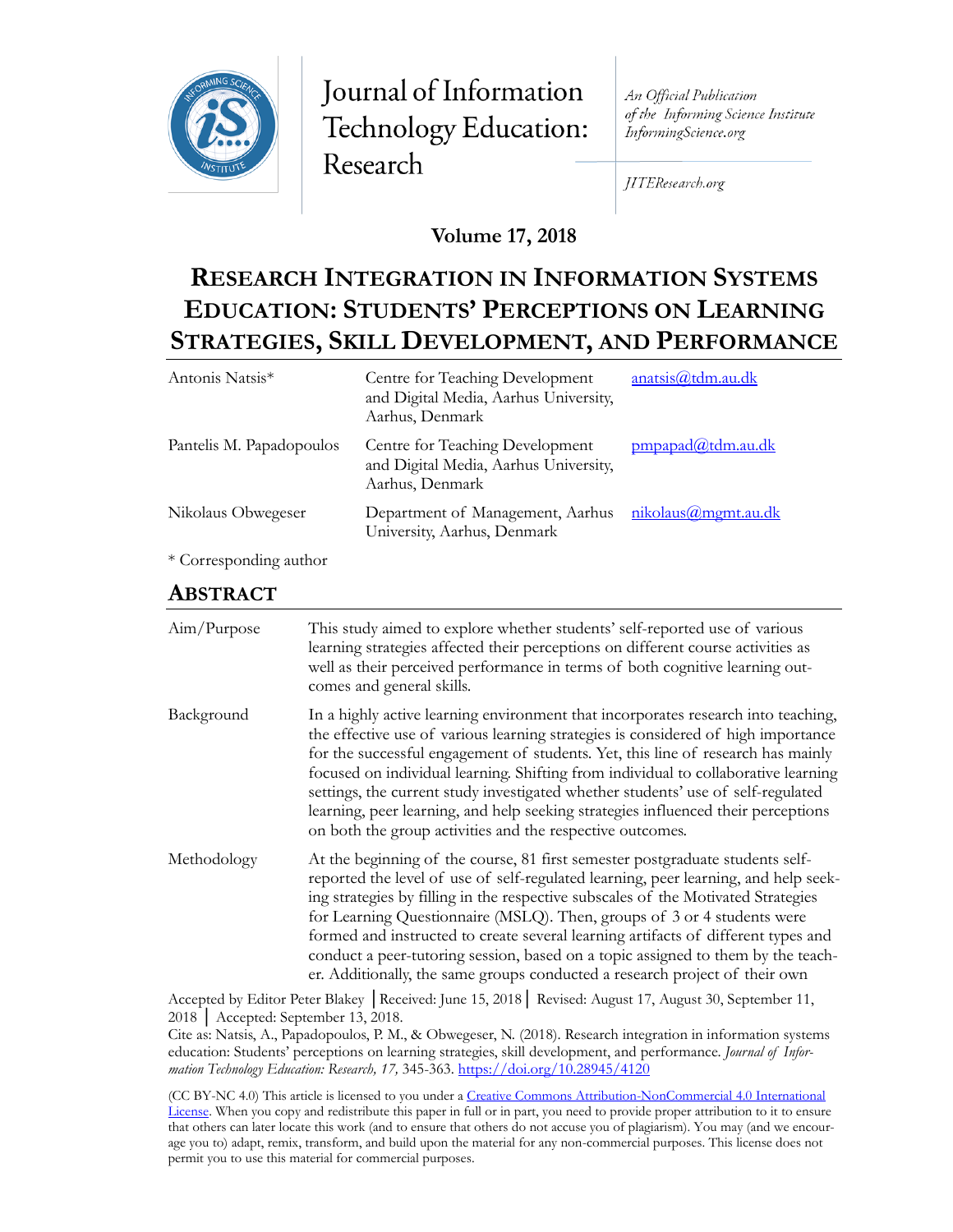|                                      | choice within course topics. Students' final grade served as an indicator of their<br>academic performance. At the end of the semester, students filled in a ques-<br>tionnaire eliciting their perceptions on the process and the outputs of the<br>course activities. Finally, through statistical analysis of students' responses to the<br>questionnaires, the influence of learning strategies on students' perceptions and<br>their academic performance was examined.                                                                                                              |
|--------------------------------------|-------------------------------------------------------------------------------------------------------------------------------------------------------------------------------------------------------------------------------------------------------------------------------------------------------------------------------------------------------------------------------------------------------------------------------------------------------------------------------------------------------------------------------------------------------------------------------------------|
| Contribution                         | Our findings contribute to the literature regarding the research-teaching nexus<br>in higher education settings. More specifically, the study shows how students'<br>self-reported use of learning strategies affects students' perceptions on the ac-<br>tivities they were engaged in, their achievement of cognitive learning outcomes,<br>and their skills development in a research-integrated course design.                                                                                                                                                                        |
| Findings                             | Students perceived differently the value of producing and studying learning arti-<br>facts. Students who scored higher in the self-regulated learning and peer learn-<br>ing subscales of MSLQ perceived their role as more active in the preparation of<br>the presentation for the peer-tutoring session, which was the artifact that re-<br>quired higher level of interaction among the group members. Students' final<br>grades were influenced partially by their self-reported use of different learning<br>strategies.                                                            |
| Recommendations<br>for Practitioners | Integrating research into teaching through the assignment of research-related<br>tasks to students can promote students' acquisition of domain knowledge and<br>research skills. The merits of this approach can be further strengthened by hav-<br>ing students working in groups and providing the outputs of their involvement<br>in the research-related activities as learning material for their peers. Further-<br>more, students' individual characteristics (e.g., use of learning strategies and<br>preferences should be taken into account when designing course activities). |
| Recommendations<br>for Researchers   | Researchers should continue to explore the way that various learning strategies<br>influence different aspects of the learning process, especially in the achievement<br>of cognitive learning outcomes and the development of general skills.                                                                                                                                                                                                                                                                                                                                            |
| Impact on Society                    | Creating learning environments that foster students' active engagement with the<br>course material and peer collaboration should be a vital goal of higher educa-<br>tion institutes as it can improve students' performance and promote the neces-<br>sary skills for self-directed and autonomous learning, a key competence in the<br>modern workplace.                                                                                                                                                                                                                                |
| Future Research                      | In this study, both cognitive learning outcomes and general skills were assessed<br>by students' final grade. In a future study, distinguishing these different types of<br>learning outcomes would allow us to examine in more detail the impact of stu-<br>dents' learning strategies and course activities on the accomplishment of cogni-<br>tive learning outcomes and general skills.                                                                                                                                                                                               |
| Keywords                             | research-teaching nexus, learning strategies, student perception, learning out-<br>comes, academic performance                                                                                                                                                                                                                                                                                                                                                                                                                                                                            |
|                                      |                                                                                                                                                                                                                                                                                                                                                                                                                                                                                                                                                                                           |

# **INTRODUCTION**

Combining research and teaching is considered an essential goal to be achieved in higher education settings, often implemented by engaging active researchers as instructors or transforming students into active participants in research activities (Healey, 2005; Jenkins, Breen, Lindsay, & Brew, 2003; Obwegeser & Papadopoulos, 2017). Such settings have been shown to promote learning (Brew, 2003)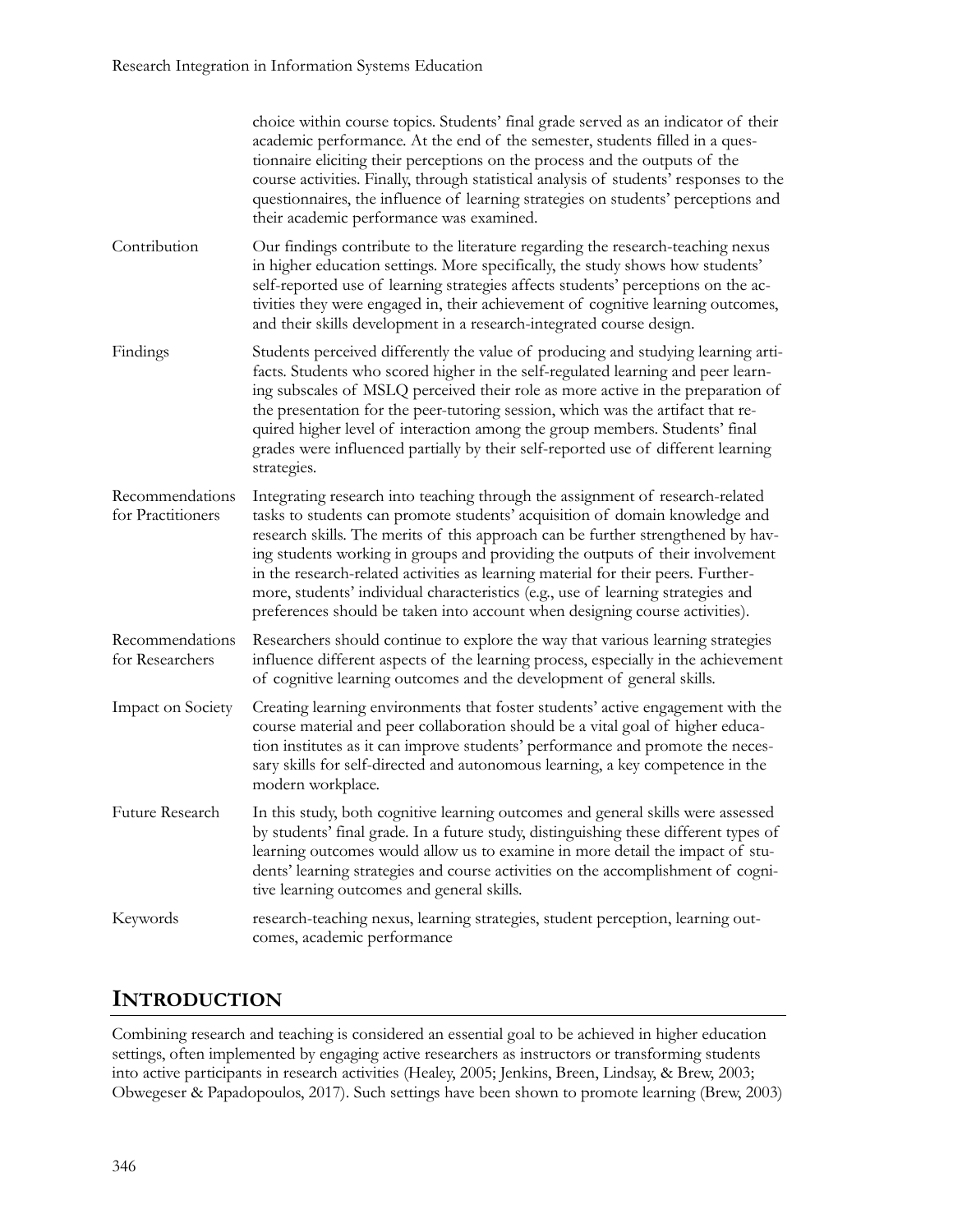and help students to gain research competences, acquire domain knowledge, and accomplish cognitive, metacognitive, and affective learning outcomes (Aditomo, Goodyear, Bliuc, & Ellis, 2013; Spronken-Smith & Walker, 2010).

Furthermore, the benefits of integrating research and teaching could be enhanced when students are engaged in research-related activities in peer learning settings. The various forms of peer teaching and learning are considered as proper instructional methods to increase student engagement (Boud & Lee, 2005; Kearney, 2013; Topping, 2005), enhancing the development of the students' communication and collaborative learning skills (Justice, Rice, Warry, Inglis, Miller, & Sammon, 2007). There are various ways in which peer learning methods can be incorporated in a research-related pedagogy. Indicatively, students can act as tutors for their peers by presenting and discussing with them the findings of their research driven activities. Similarly, students can provide feedback or assess the outcomes of their peers' involvement with research-related activities. Moreover, students can collaborate in conducting their own research and reporting their findings. In that case, the interaction among peers and their joint actions will lead to the co-construction of new knowledge in the form of knowledge objects or artifacts which play both roles of a tool to mediate interaction and the outcome of the interaction (Damşa, 2014; Damşa & Ludvigsen, 2016).

In such group settings, the effective use of self-regulated learning (SRL) strategies is considered an important student characteristic that influences the success of collaborative learning (Panadero, Kirschner, Järvelä, Malmberg, & Järvenoja, 2015; Solimeno, Mebane, Tomai, & Francescato, 2008). Self-regulated learners are able to control their own learning by planning, monitoring, and regulating the learning process (Zimmerman & Moylan, 2009). Furthermore, peer learning (PL) and help seeking (HS) are resource management strategies (Pintrich, Smith, Garcia, & McKeachie, 1993) that can affect the process and outcomes of group learning. Students' effective interaction with their peers and teachers could maximize the learning benefits when they engage in collaborative activities. While these issues have been investigated in the fields of learning and pedagogy in general, the literature is scarce when these issues are examined in the context of Information Systems (IS) education and in the research-teaching nexus in particular.

For IS educators, the ongoing digitalization of our society and the increased pace of technological developments poses a severe challenge as it continuously pushes the boundaries of existing curricula (Harris & Rea, 2009). At the same time, the integration of both research and practical activities into the IS classroom is imperative in order to ensure a relevant and timely education that is well suited to prepare students for their future careers (Goldkuhl, Ågerfalk, & Sjöström, 2017). However, only few studies have yet investigated research-integration in the context of IS education and more research is necessary to inform future course designs (Obwegeser & Papadopoulos, 2017).

On these grounds, the scope of this study was to shed light to an overarching research question: how do students' learning strategies affect students' perceptions on performance and skill development in a research-integrated instructional design in the field of Information Systems?

### **BACKGROUND**

### RESEARCH – TEACHING NEXUS

Integrating research into teaching has a multidimensional impact on higher education and, particularly, on policy making, pedagogy, academic teaching, and research (Barnett, 2005; Brew, 2003; Levy & Petrulis, 2012; Spronken-Smith, Walker, Dickinson, Closs, Lord, & Harland, 2011). Literature suggests that students can gain learning benefits, when they are taught by active researchers and participate themselves in research-related activities (Healey, 2005; Jenkins et al., 2003). Healey (2005) proposed a model on embedding research activities in the teaching practice, according to which emphasis can be given either to the research content or to the research processes or problems, while students can act as audience or participants.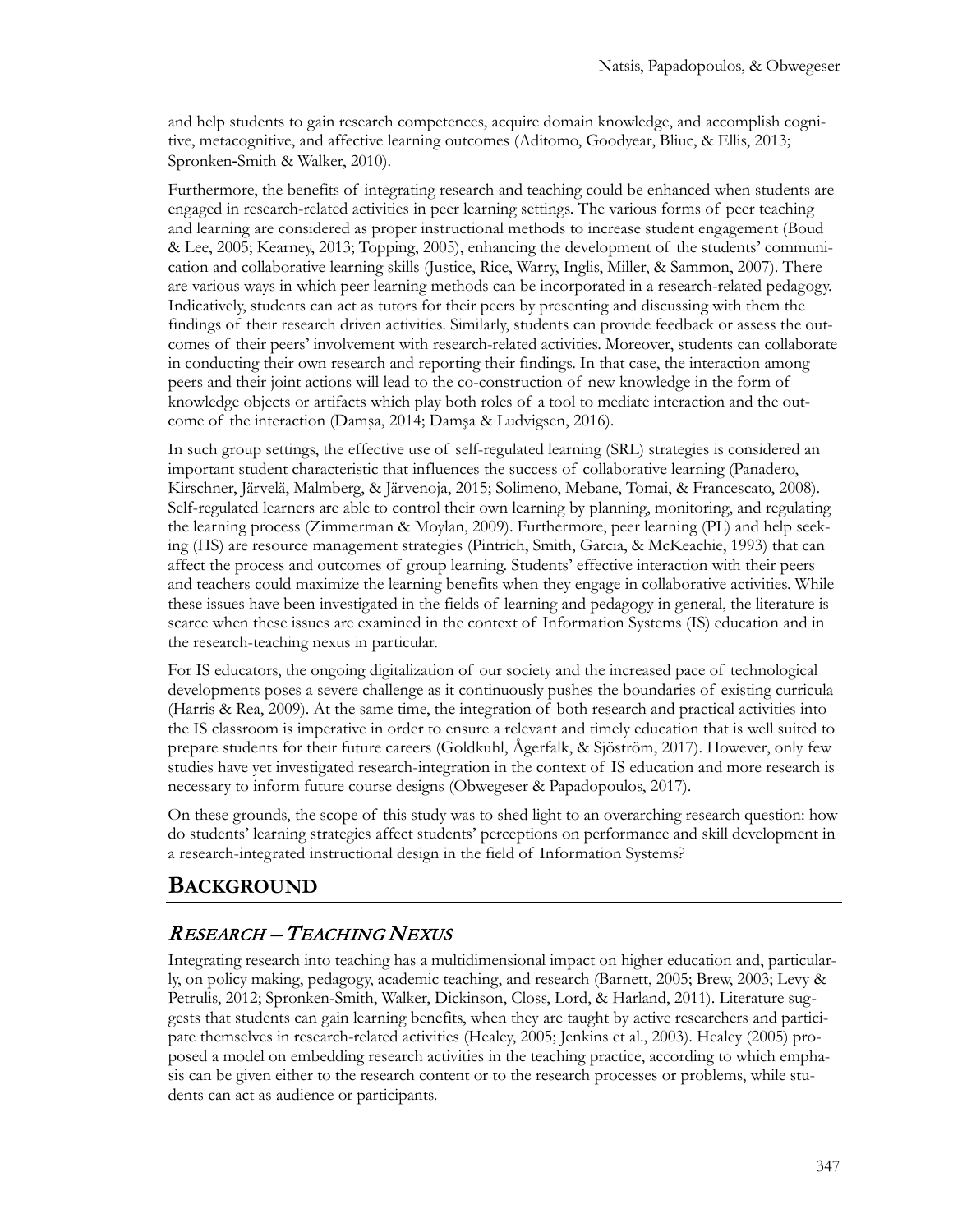The successful integration of research into teaching is highly dependent on the scientific field, as both research and teaching can differentiate a lot across various domains (Brew, 2010; Durning & Jenkins, 2005; Griffiths, 2004). Nevertheless, students are expected to acquire domain-specific conceptual and procedural knowledge and at the same time, develop their research skills (Aditomo et al., 2013; Healey, Jordan, Pell, & Short, 2010). Furthermore, high-order thinking, problem solving and self-regulated learning skills can be fostered (Justice et al., 2007; Spronken-Smith & Walker, 2010), while through the selection of appropriate research-related activities, students' communication and collaboration skills can also be enhanced (Aditomo et al., 2013; Justice et al., 2007).

### LEARNING STRATEGIES

Researchers on learning strategies have used different perspectives to categorize and interpret student behavior and attitudes in a learning setting. For example, the Motivated Strategies for Learning Questionnaire (MSLQ) (Garcia & Pintrich, 1996; Pintrich et al., 1993) identifies 15 motivation and learning strategies, focused on the course level as the most appropriate level of analysis, while the Learning and Study Strategies Inventory (LASSI) (Weinstein, Schulte, & Palmer, 2002) includes 10 scales, analyzing strategies and attitudes at a general level (Duncan & McKeachie, 2005). In this study, we focused on metacognitive self-regulation, in connection to peer learning and help seeking, as these three strategies are the most relevant to students' experience in the research-integrated teaching approach in the collaborative setting that we examined.

Self-regulated learning (SRL) is differently defined by various authors (for a review, see Panadero, 2017), yet it is commonly agreed that it is cyclical and can be divided in different phases and subprocesses. According to the Zimmerman and Moylan (2009) model, SRL has three phases: (a) forethought, composed of task analysis, planning, and activation of self-motivation beliefs, (b) performance, identified as the actual execution of the task and the monitor and control of its progress, and (c) self-reflection, in which students evaluate their performance and make adaptations for future tasks.

In the context of individual learning, academic performance, learning motivation and the effective use of learning strategies are highly influenced by SRL (Dignath, Buettner, & Langfeldt, 2008). Moreover, carefully designed interventions can set the ground for the implementation of SRL in all educational levels, as shown in three meta-analyses of the field of SRL (Dignath & Büttner, 2008; Dignath et al., 2008; Sitzmann & Ely, 2011). In social learning environments, the promotion of SRL can be supported by having teachers or peers scaffold students in regulating their learning process (McLoughlin & Lee, 2010; Winters & Azevedo, 2005).

Additionally, peer learning strategies, such as the use of peer assistance and group awareness can improve SRL behavior and learning (Lin, Lai, Lai, & Chang, 2016), as peer assistance has the potential to motivate learners in persisting in training tasks and reflecting upon their learning status (Cheng, Liang, & Tsai, 2013). Students' individual self-regulatory processes can be also enhanced through help seeking strategies and assistance skills (Wang, 2011), as mutual help among peers positively affects learning motivation (Rozendaal, Minnaert, & Boekaerts, 2005). Furthermore, by using their peers or their teachers as a source of support, students may overcome obstacles in their learning process and achieve learning goals that could not be reached solely by themselves (Lu & Erkan, 2018).

### STUDY MOTIVATION AND RESEARCH QUESTIONS

Several studies have discussed students opinions on the benefits of integrating research in teaching, (e.g., Buckley, 2011; Healey et al., 2010; Robertson & Blackler, 2006; Visser‐Wijnveen, van Driel, van der Rijst, Visser, & Verloop, 2012). For example, Buckley (2011) reported that students' positive attitudes were reflected in their increased motivation and interest in the domain, while Robertson and Blackler (2006) argued that this was especially true when the students were engaged in research activities.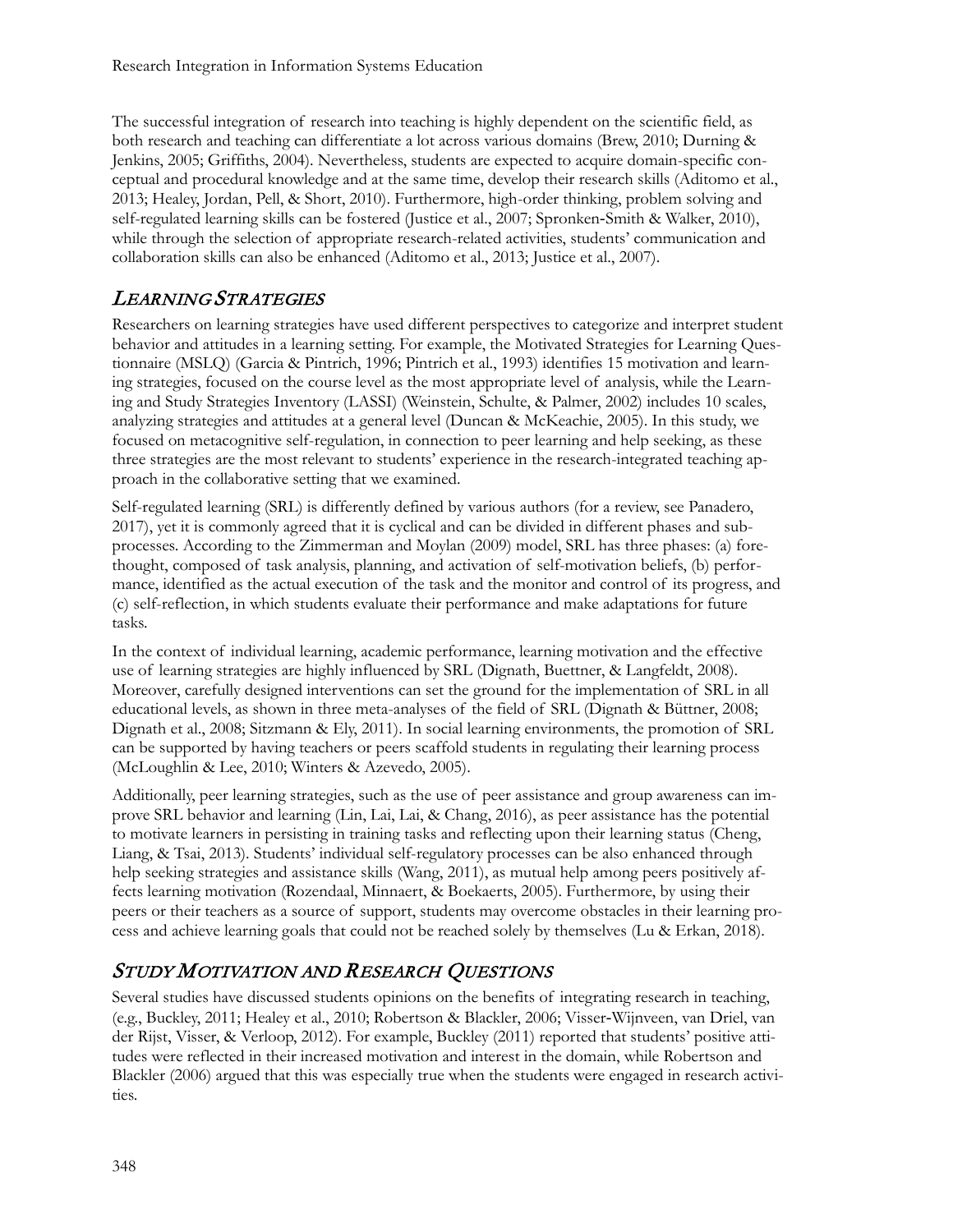Additionally, students' perceptions on various aspects of the learning process have been associated with the use of various learning strategies (e.g., Riordan, Hine, & Smith, 2017; Thouin, Hefley, & Raghunathan, 2018). Results have shown the positive impact of students' perceptions on flipped learning (Sletten, 2017), feedback (Brown, Peterson, & Yao, 2016), assessment (Brown, 2011) and interactive learning environments (Liaw & Huang, 2013) in the effective use of several types of SRL strategies.

Extending these lines of research, the present study examines whether students' perceptions regarding both the research-related group activities and the outcomes of these activities are influenced by their self-reported use of different learning strategies. More specifically, the research questions the present study aims to address are:

- RQ1: How do students perceive the group activity of creating various types of learning artifacts in terms of communication, collaboration, participation, and helpfulness in achieving cognitive learning outcomes?
- RQ2: Are students' perceptions influenced by their, self-reported, use of learning strategies (i.e., SRL, PL, HS)?
- RQ3: How are students' perceptions on the development of general skills influenced by students' engagement in the overall course activities and their self-reported use of learning strategies?
- RQ4. Is students' academic performance influenced by their perceptions on the course activities and their self-reported use of learning strategies?

## **METHOD**

### **DOMAIN**

The course "Information System Development and Implementation in a Business Context – ISDI" is a compulsory, 11-week, 10-ECTS course offered during the first semester of a research-based master program. In the course, students are expected to gain knowledge on developing and/or implementing IS in companies and organizations and to identify the respective challenges, risks, and complexities. Finally, through their engagement in the course activities, students should acquire research competencies, write and communicate clearly the output of their research, work effectively with others, and assess peer work. To pass the course, students are assessed on the basis of their group report in combination with an individual, oral exam that covers all aspects of the course curriculum.

### **PARTICIPANTS**

In total, 81 students formed freely 22 groups. Seven of those groups consisted of three students and 15 groups consisted of four students. Students participated in the study activities as part of the ISDI course.

### COURSE STRUCTURE

Table 1 presents the activities that the students were engaged in the ISDI course and whether these activities were implemented in group settings.

Lectures were held once per week and lasted for 3 hours. Starting from the second week, the lectures were organized in two parts. In the first part, the teacher presented topics and concepts of the field of IS by employing direct instruction as the main teaching mode. In the second part, two groups of students assumed the roles of peer tutors, presenting their work on the topic to the class audience.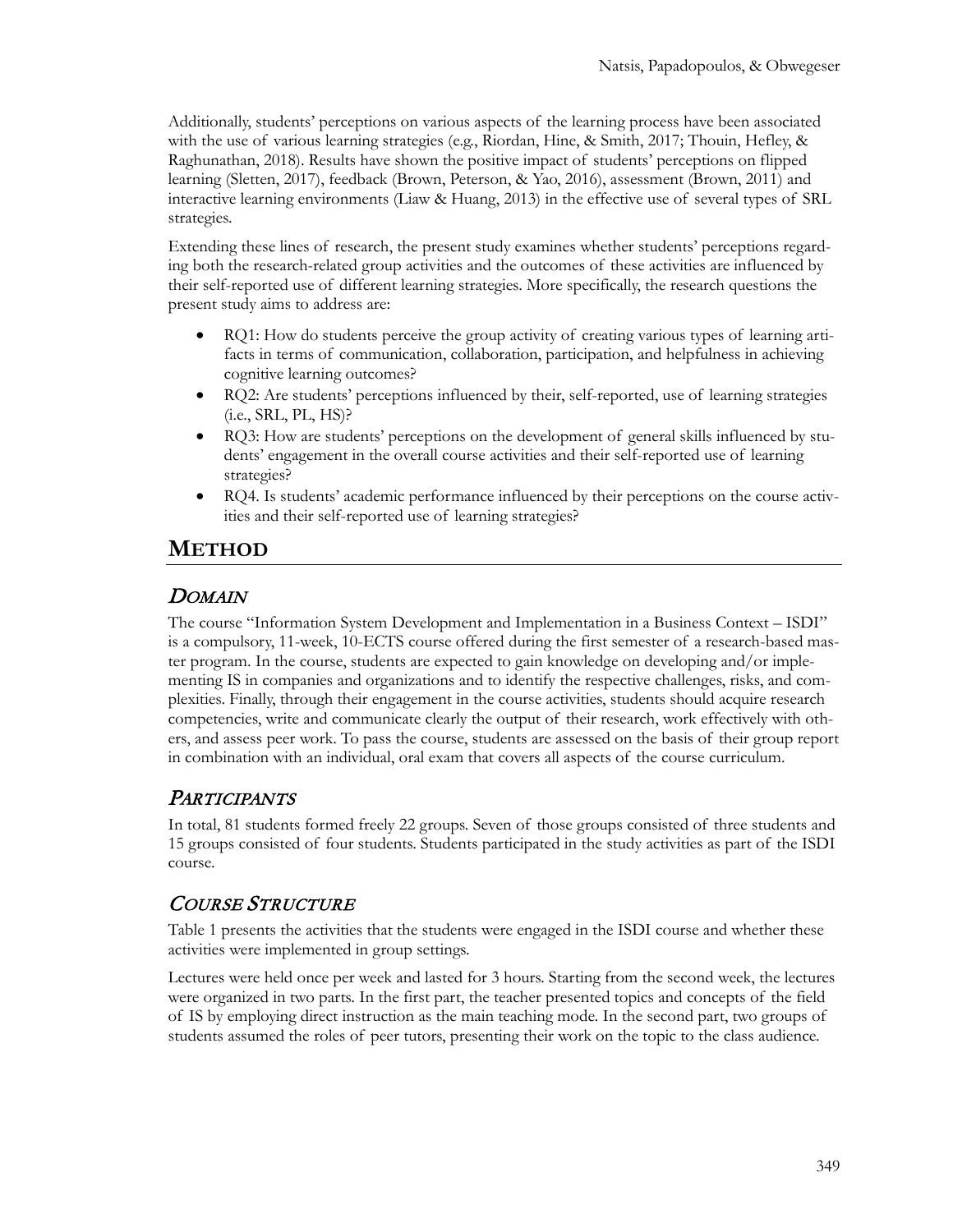| Course activities                                      | Relation to research                                                                                                                                                                                                                                                                                          | Group settings |
|--------------------------------------------------------|---------------------------------------------------------------------------------------------------------------------------------------------------------------------------------------------------------------------------------------------------------------------------------------------------------------|----------------|
| Attending lectures                                     | The teacher, being active researcher himself, presents<br>his own research activities with additional presentation<br>of anecdotal evidence and rich personal experience.                                                                                                                                     | no             |
| Students' creation of<br>learning material             | Students work in groups. They are given a publication<br>on a specific topic and are asked to prepare different<br>artifacts that could serve as course learning material.                                                                                                                                    | yes            |
| Peer-tutoring sessions                                 | Based on the artifacts they prepared and the academic<br>processing of other relevant publications, students in<br>groups prepare a peer-tutoring session where they pre-<br>sent the article and discuss it with their peers. Lastly,<br>student audience and the teacher assess the group<br>presentations. | yes            |
| Attending workshops                                    | Students reflect upon and discuss the research design<br>and methods of critical IS papers with the assistance<br>of more qualified peers (i.e., Teaching Assistants -<br>TAs) in workshops. Moreover, they discuss their ideas<br>for the research of their own choice they have to con-<br>duct.            | yes            |
| Conducting a research<br>project                       | Students in groups setup and conduct a research pro-<br>ject on a topic selected by themselves and report on<br>their research methodology and findings                                                                                                                                                       | yes            |
| Students' defense of<br>their research (Final<br>exam) | Individual oral examination in a form similar to a the-<br>sis defense.                                                                                                                                                                                                                                       | no             |

#### **Table 1. Course activities in the ISDI course**

In order to foster students' active engagement with the course material, students in groups were asked to process a scientific paper and create five artifacts that could serve as learning material for their peers:

- An annotated version of the paper, with comments and emphasized parts;
- A list of five highlights, providing a concise view of the paper;
- A list of five questions, along with their answers, that would cover the major issues discussed on the paper;
- A short summary of 200-300 words;
- A comprehensive presentation of the topic for the peer tutoring session that could include slides or any other material. The total duration of the presentation did not exceed 40 minutes, including a discussion session with the class audience and the teacher.

The selection of the artifacts was based on the fact that annotating, paraphrasing, asking questions, and summarizing are considered effective reading strategies, leading to text comprehension (McNamara, Ozuru, Best, & O'Reilly, 2007). Furthermore, according to the Interactive, Constructive, Active, Passive (ICAP) Framework (Chi & Wylie, 2014), as students become more engaged with the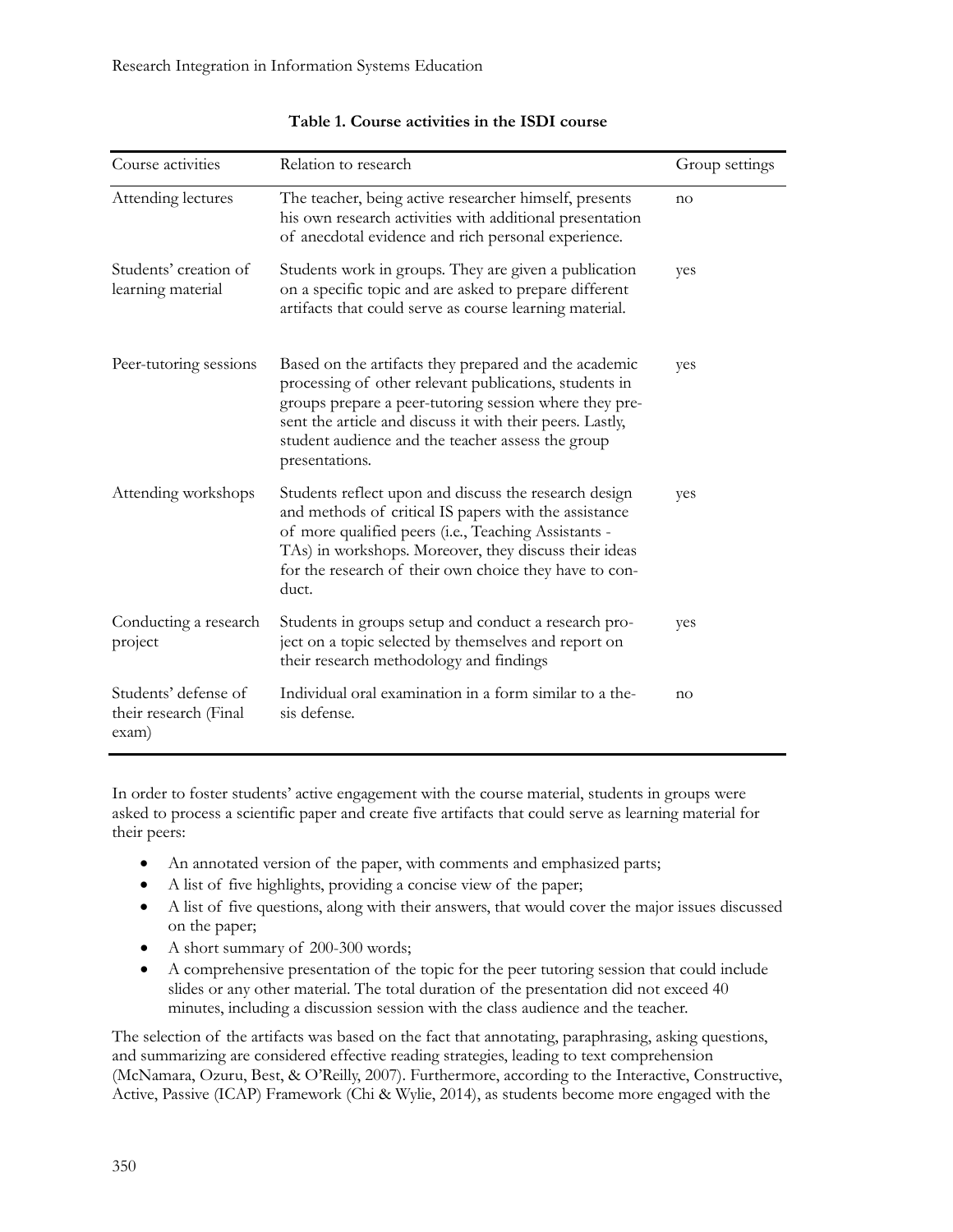learning materials – from passive to active, to constructive, to interactive – their learning increases. In the examined course activity, students started by passively engaging with the paper, by reading it. Then, students engaged with the paper in a more active way, by annotating and adding comments to it. Writing the highlights, formulating the questions and answers concerning their topic, as well as summarizing the paper in their own words required students' constructive engagement with the paper. Finally, their engagement with the paper was completed with their interactive involvement in the preparation of the peer-tutoring session when the students presented and discussed their article with their peers.

Adding the collaborative dimension allowed students to interact with their peers and to give or receive peer support on their tasks. Moreover, their joint work included the production of knowledge artifacts with different levels of complexity, such as annotating a paper or writing a group report about a research project of their choice. The artifacts were expected to mediate the communication among the group members and to provide useful insights regarding the productive interactions among group members by studying their evolution (Damşa, 2014; Stahl, Ludvigsen, Law, & Cress, 2014). Furthermore, students were involved in peer assessment activities, as they assessed the material created by their peers in terms of helpfulness for the exams.

The three workshops that were organized by TAs during the semester allowed students to apply the knowledge gained from the lectures and their participation in the material creation activities as they worked on solving problems of IS in organizations. Additionally, in these workshops the groups of students could discuss their ideas regarding their research project. Students had the opportunity to present their research aims and methods and get feedback and assistance from their peers.

Finally, the group report describing the student research served as the basis for their final grade. Students handed in the report one month before their exams, which were conducted orally in a form similar to a thesis defense and was individual for each student.

In the aforementioned learning design, the teacher's main role was to facilitate student engagement in the learning process. The students received detailed instructions and ready-made examples regarding the format of the artifacts. Moreover, they gained access to a separate Google Drive folder to each group, in which students could find all the necessary assignment material as well as empty templates for the five deliverables. Students were encouraged to use Google Docs in the course activities, thus providing us with the opportunity to examine the evolution of the artifacts. Yet, they could opt for working offline and upload their deliverables at the end of the process.

### MEASURES

Two research instruments were employed for this study: the Motivated Strategies for Learning Questionnaire (MSLQ) (Garcia & Pintrich, 1996; Pintrich et al., 1993) and a study questionnaire developed by the authors to specifically capture students' perceptions of the course activities.

MSLQ is a valid and reliable scale for assessing students' use of various learning strategies. This scale includes 81 questions grouped in 15 scales. For this study, three relevant scales were selected, namely self-regulated learning (SRL), peer learning (PL), and help seeking (HS). This version of the MSLQ included 19 closed-type questions (SRL: 12; PL: 3; HS: 4), each one using a 7-point Likert scale ranging from "1: Not true at all" to "7: Very true".

The study questionnaire employed a 5-step Likert scale and included three dimensions regarding the students' perceptions about (a) the volume and format of communication during the group activities, (b) the level of collaboration and participation during the creation of the various artifacts, and (c) the helpfulness of the course activities in order to achieve cognitive learning outcomes and general skills.

A set of three closed-type questions, each one using a custom 5-point Likert scale, assessed both the volume and format of communication. A scale ranging from "One of us was responsible for producing the final version" to "We worked together on the same parts producing together the final ver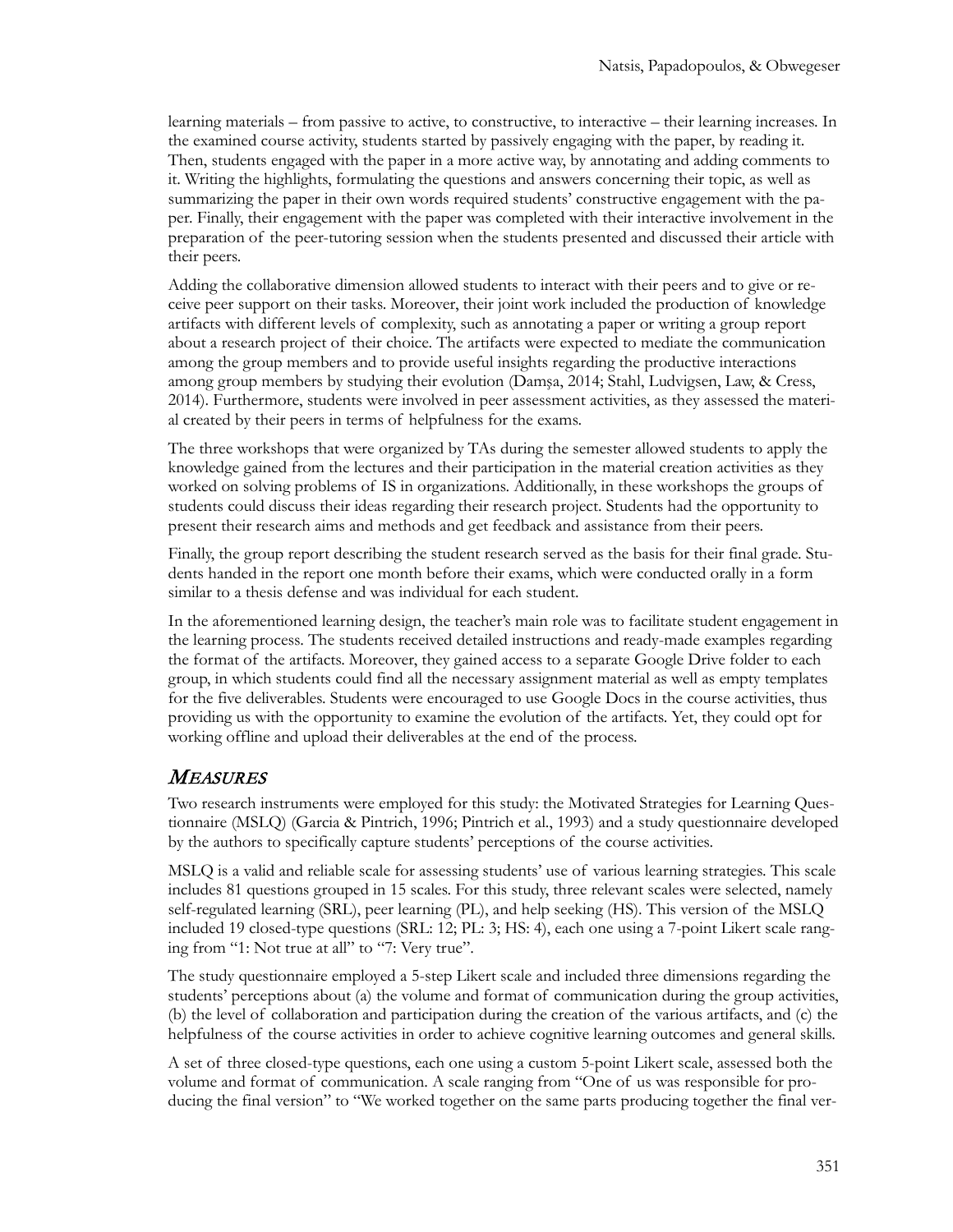sion" was used to assess the way groups collaborated for the creation of each of the learning artifacts. Moreover, a 5-point scale ranging from "Discussant" to "Leader" demonstrated the students' perceived level of participation to the creation of each artifact.

The indicators for the perceived cognitive learning outcomes were students' responses concerning the impact of course activities on understanding the paper and preparing for the exams. The general skills referred to reading and analyzing original scientific papers, writing and communicating clearly, and working effectively with others.

Students' academic performance was measured at the end of the semester. An assessment committee comprising of the teacher of the course and two external members graded the students based on the report they had handed in and their individual oral defense. Their final grade was based on a 7-point grading scale (7 being the highest grade). Finally, the teacher also assessed the tutoring sessions and all the artifacts created by the students.

### **PROCEDURE**

In the beginning of the course, students were asked to fill in the adjusted MSLQ instrument in order to self-report the levels of use of self-regulated learning, peer learning, and help seeking strategies.

Groups of three to four members were then formed and each was assigned a course topic and a scientific paper by the teacher. Each group had two weeks to prepare the knowledge artifacts and its peer-tutoring session in the class. Finally, at the end of the exams, students filled in the study questionnaire regarding the activities they were engaged in during the course.

### DATA ANALYSIS

For all statistical analyses, a level of significance at .05 was chosen. Due to violation of the assumption of normal distribution for some of the variables, non-parametric statistical techniques were employed.

### **RESULTS**

### STUDENTS' PERCEPTIONS ON ARTIFACTS

Table 2 presents students' responses regarding the volume and format of communication during the creation of the different learning artifacts.

| <b>Question</b> (scale: 1-5)                     | M    |      |
|--------------------------------------------------|------|------|
| How much communication happened in your group?   | 4.50 | 0.80 |
| How much of your communication was online?       | 2.88 | 0.90 |
| How much of your communication was face-to-face? | 4.29 | 0.80 |

#### **Table 2. Students' responses regarding group communication**

There was a high volume of communication in the groups, and students clearly preferred face-toface communication.

Table 3 presents students' perceptions on how the different artifacts affected issues such as the volume of collaboration that occurred in the group (Collaboration), the level of responsibility they assumed (Participation), the level of paper understanding they achieved (Understanding), and the helpfulness of student-produced artifacts (of others) towards preparing for exams (Preparation).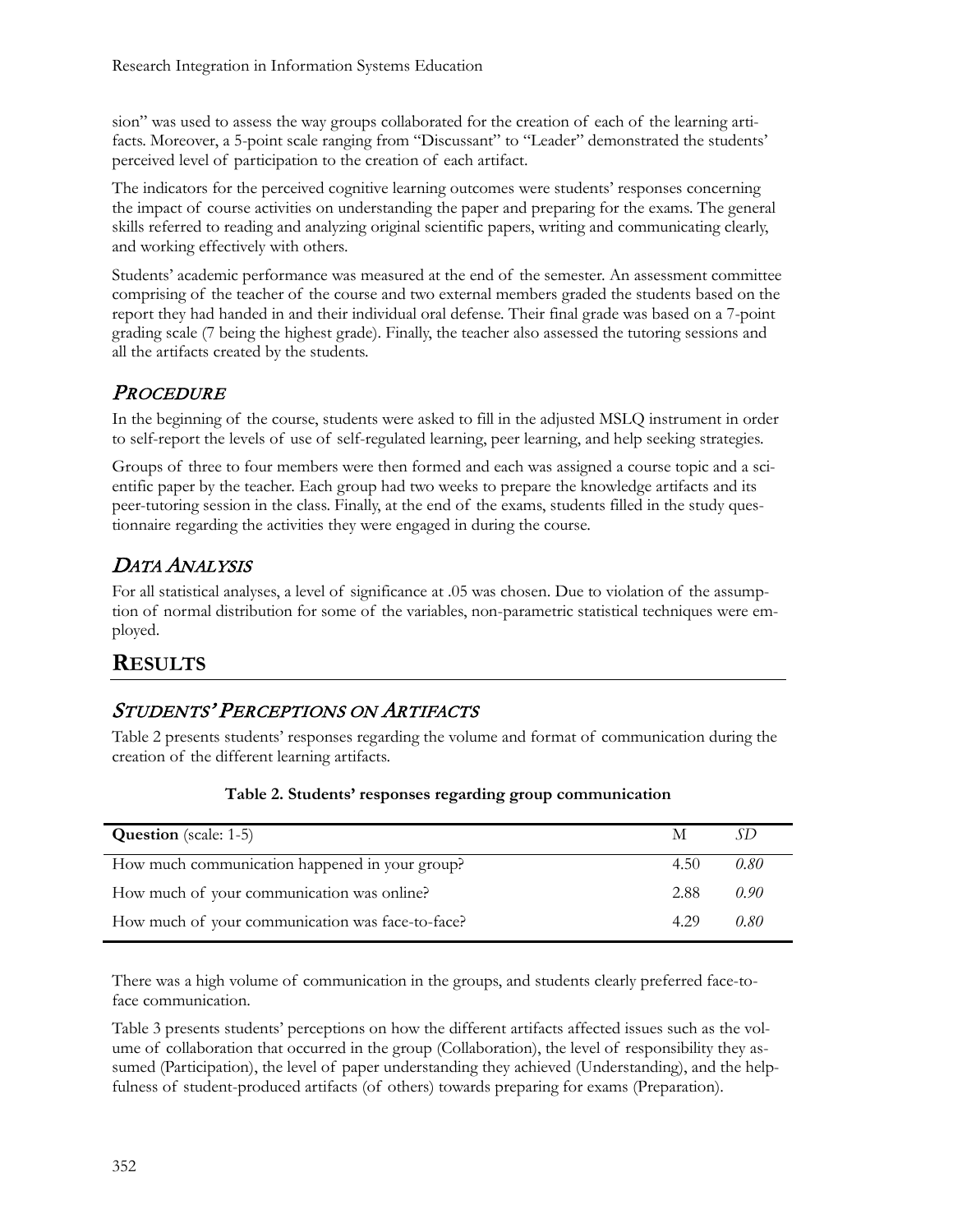Students said that they collaborated in their groups the most during the production of their presentation, while they worked mostly individually in producing the annotated version of the paper. Friedman test results showed a statistically significant difference in the collaboration scores of the five artifacts  $(\chi^2(4, 81) = 35.40, p \le 0.01)$ . Post-hoc analysis with Wilcoxon Signed Rank tests (with Bonferroni correction) revealed that collaboration during the production of the presentation was significantly higher than in any other artifact ( $p < 0.05$ ). Similarly, Friedman test results confirmed that there was a significant difference in the way students perceived their level of participation in producing the different artifacts ( $\chi^2(4, 81) = 22.56$ ,  $p < 0.01$ ), with post-hoc analysis showing, once again, that students felt that they had a significantly more active role while working on the presentation, than on any other artifact ( $p < 0.05$ ).

|                                   | Working on artifacts |               |      |               |      | Studying others'<br>artifacts |             |      |
|-----------------------------------|----------------------|---------------|------|---------------|------|-------------------------------|-------------|------|
|                                   |                      | Collaboration |      | Participation |      | Understanding                 | Preparation |      |
| <b>Artifact</b> (scale: 1-5)      | М                    | SD            | М    | SD            | М    | SD                            | М           | SD   |
| Annotated version of<br>the paper | 2.99                 | 1.46          | 2.74 | 1.33          | 2.77 | 1.22                          | 2.46        | 1.21 |
| Highlights                        | 3.45                 | 1.56          | 3.03 | 1.31          | 3.60 | 1.07                          | 3.37        | 1.19 |
| Q&A                               | 3.75                 | 1.46          | 3.13 | 1.22          | 3.35 | 1.31                          | 3.00        | 1.36 |
| Short summary                     | 3.46                 | 1.41          | 3.03 | 1.26          | 4.02 | 1.00                          | 3.92        | 1.10 |
| Presentation                      | 4.22                 | 0.86          | 3.72 | 1.08          | 3.21 | 1.29                          | 2.63        | 1.19 |

|  |  | Table 3. Students' perceptions on learning artifacts |
|--|--|------------------------------------------------------|
|--|--|------------------------------------------------------|

Students' responses on how much their engagement in the different artifacts allowed them to better understand the assigned paper showed that producing the short summary was the most helpful task, while annotating the paper was the least helpful task. Friedman test revealed, once again, that students developed a significantly different opinion on the five artifacts ( $\chi^2(4, 81) = 41.45$ , p < 0.01), while post-hoc analysis confirmed that the task of summarizing the paper received a significantly more positive evaluation than the other tasks, while annotating the paper was perceived as the significantly less useful task ( $p < 0.05$ ).

Shifting from the role of the author to the one of the reader, students said that reading the summaries of other groups was very helpful in preparing for the course examination, while paper highlights also received positive evaluation. On the contrary, attending peer presentations and reading annotated versions of papers received negative reviews. Friedman test confirmed that students' opinions towards the five artifacts were, indeed, significantly different ( $\chi^2$ (4, 81) = 51.24, p < 0.01), with posthoc analysis attesting that the summary of a paper was considered significantly more useful in preparing for exams than any other student-produced artifact ( $p < 0.05$ ). Table 4 presents the teacher's assessment of the quality of the five artifacts.

It can be seen that the teacher generally evaluated the student-generated material as of high quality. The presentation was the artifact that appears to be less successful, whereas the annotated version of the paper and the summary were the artifacts that seem to have met the teacher's expectations the most.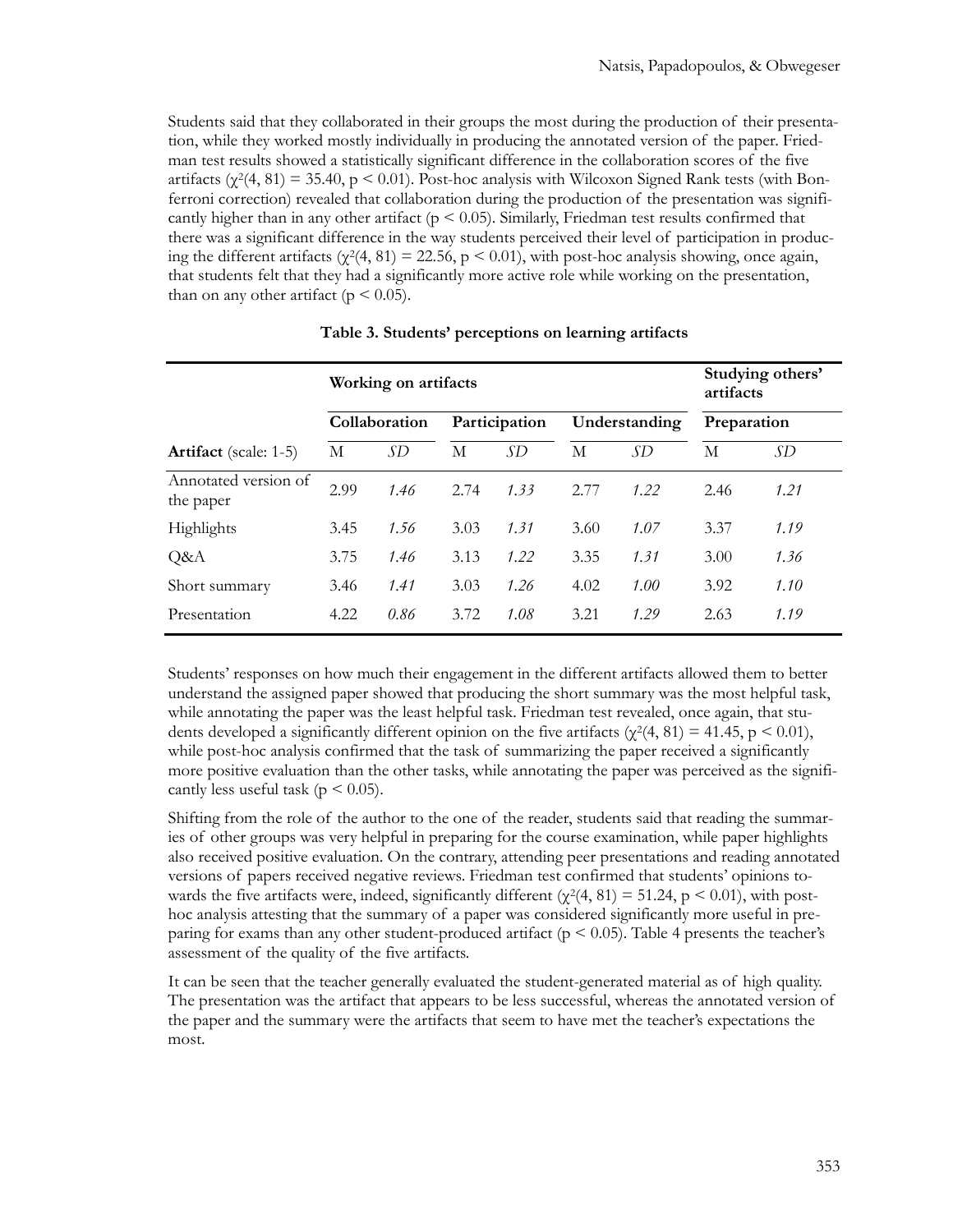| <b>Artifact</b> (scale: 1-5)   | М    | SD   |
|--------------------------------|------|------|
| Annotated version of the paper | 4.50 | 1.19 |
| Highlights                     | 4.14 | 0.94 |
| Q&A                            | 3.68 | 1.29 |
| Short summary                  | 4.41 | 0.67 |
| Presentation                   | 3.48 | 0.95 |
|                                |      |      |

**Table 4. Teacher assessment of the quality of the student-produced artifacts**

### STUDENTS' SELF-REPORTED USE OF LEARNING STRATEGIES

Table 5 presents the descriptive statistics for students' self-reported levels of self-regulating learning, peer learning, and help seeking strategies. The Cronbach's alpha coefficient for the self-regulated learning, peer learning, and help seeking subscales of MSLQ were 0.84, 0.75, and 0.73, respectively, indicating satisfactory reliability.

|  |  | Table 5. Descriptive statistics for students' use of different learning strategies |  |  |
|--|--|------------------------------------------------------------------------------------|--|--|
|--|--|------------------------------------------------------------------------------------|--|--|

| Learning Strategies (scale: 1-5) | М    |      |
|----------------------------------|------|------|
| Self-Regulated Learning (SRL)    | 4.40 | 0.88 |
| Peer Learning (PL)               | 3.99 | 1.27 |
| Help Seeking (HS)                | 4.26 | 1.16 |

To investigate the relationship between the helpfulness scores and the use of different learning strategies, Spearman's rho coefficient was calculated. No correlation was found between students' opinions regarding the helpfulness of the artifacts produced by their peers (Preparation, Table 3) and the peer learning and help seeking strategies. A positive correlation was found between the use of selfregulated learning strategy and students' perceptions regarding the helpfulness of engaging in the creation of the different artifacts on paper understanding ( $r = 0.29$ ,  $n = 81$ ,  $p = 0.04$ ) (Understanding, Table 3). Higher scores on self-regulated learning strategy were associated with more a positive assessment of the activity.

Finally, Spearman's rho coefficient revealed that there was a positive correlation between help seeking scores and the perceived level of communication,  $r = 0.38$ ,  $n = 83$ ,  $p = 0.01$ . Students with high values in the HS subscale experiences higher levels of communication during the production of the artifacts. SRL and PL strategies did not correlate significantly with the perceived level of communication.

### STUDENTS' PERCEPTIONS ON DEVELOPING GENERAL SKILLS

Table 6 presents student responses on the perceived helpfulness of the overall course activities in the development of general skills.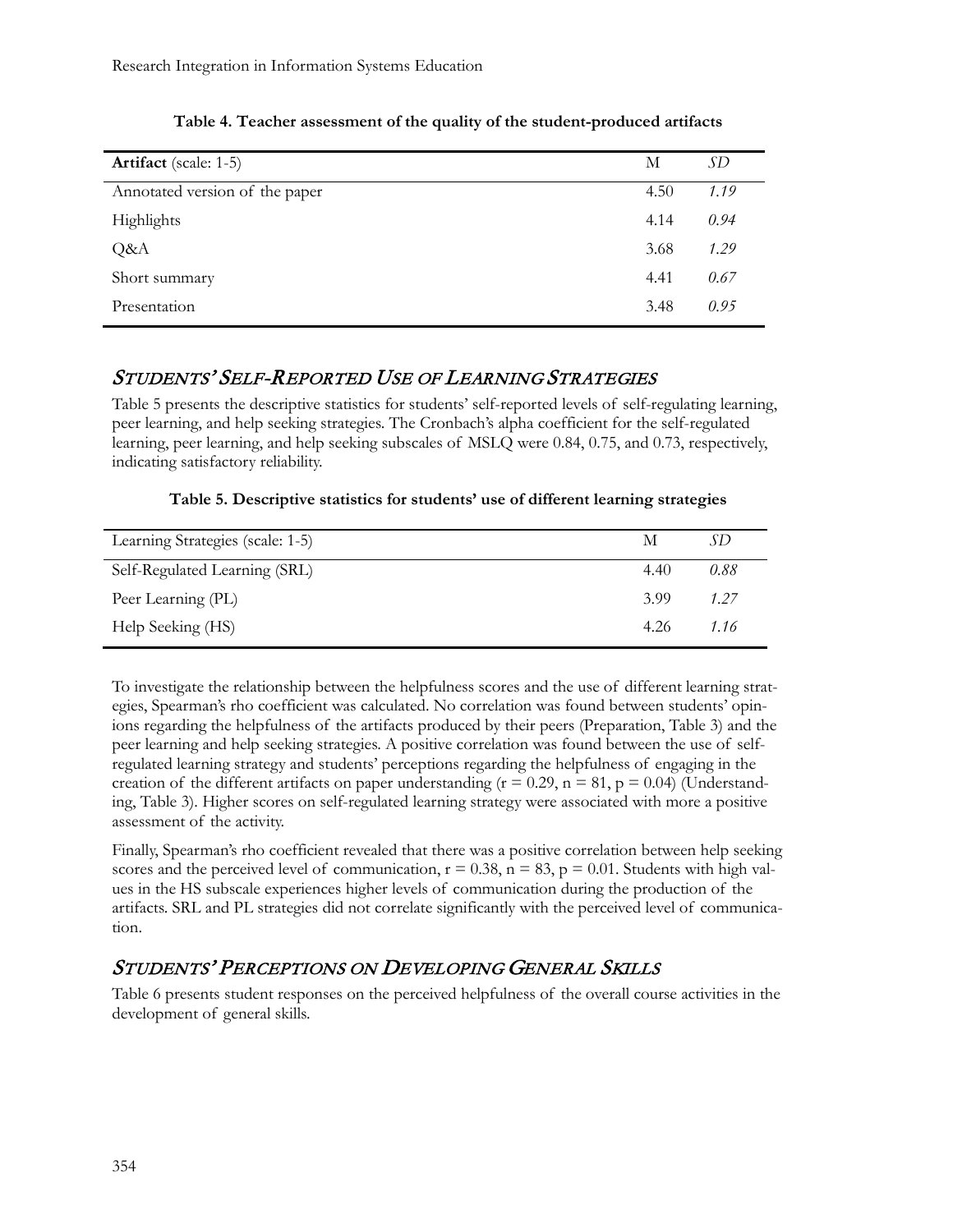|                                                  | <b>Helpfulness</b> |      |
|--------------------------------------------------|--------------------|------|
| <b>Skill</b> (scale 1-5)                         | М                  | SD   |
| Read and analyze original research papers        | 3.56               | 0.92 |
| Writing scientific reports clearly and organized | 3.38               | 0.93 |
| Communicating clearly and organized              | 3.46               | 0.87 |
| Working effectively with others                  | 3.62               | 1.09 |
| Total                                            | 3.50               | 0.67 |

#### **Table 6. Students' responses regarding the helpfulness of working on course activities in order to develop general skills**

In general, students evaluated positively their involvement in the overall course activities, regarding the acquisition of skills on processing academic articles, writing scientific reports, and communicating their findings as well as collaborating with their peers.

Spearman's rho coefficient revealed a positive correlation between reading and analyzing original research papers and the use of help seeking strategy ( $r = 0.35$ ,  $n = 81$ ,  $p = 0.02$ ), suggesting that students with higher levels of HS strategies are more appreciative of course activities related to reading and analyzing research literature. Furthermore, the use of self-regulated learning strategy correlated significantly and positively with the total score (mean of the four skills in Table 6) of the different general skills ( $r = 0.30$ ,  $n = 81$ ,  $p = 0.03$ ). Higher use of the SRL strategy is associated with higher students' scores regarding the helpfulness of the course activities in order to achieve general research skills.

### STUDENTS' ACADEMIC PERFORMANCE

The analysis of students' grades revealed that the average grade of the whole class was high  $(M =$ 5.34, SD = 1.37), while no student failed the exams. The Spearman's rho coefficient was calculated to investigate the relationship between students' perceptions of communication, participation, and collaboration during the group work and their academic performance. A positive correlation between the communication among the group members and the academic performance was found ( $r = 0.28$ ,  $n = 81$ ,  $p = 0.03$ ), with higher scores in the perceived communication associated with higher final grades. No correlation was found between perceived collaboration and participation scores and students' final grades.

Regarding the use of different learning strategies, Spearman's rho coefficient revealed a positive correlation between the help seeking strategy and the final grades ( $r = 0.23$ ,  $n = 81$ ,  $p = 0.04$ ). No correlation was found between the use of self-regulated learning and peer learning strategies and the students' academic performance.

### **DISCUSSION**

### RQ1: PERCEPTIONS ON LEARNING ARTIFACTS

Result analysis revealed students' successful engagement with a course design that incorporated the research-teaching nexus and peer learning approaches. Students collaborated effectively in processing a scientific article and creating educational material for their peers. They communicated effectively in order to develop knowledge artifacts of different complexity, while the task was assessed positively by the students in terms of paper understanding and helpfulness for the exams. In line with available literature, assigning the role of producers of learning material to students has shown to promote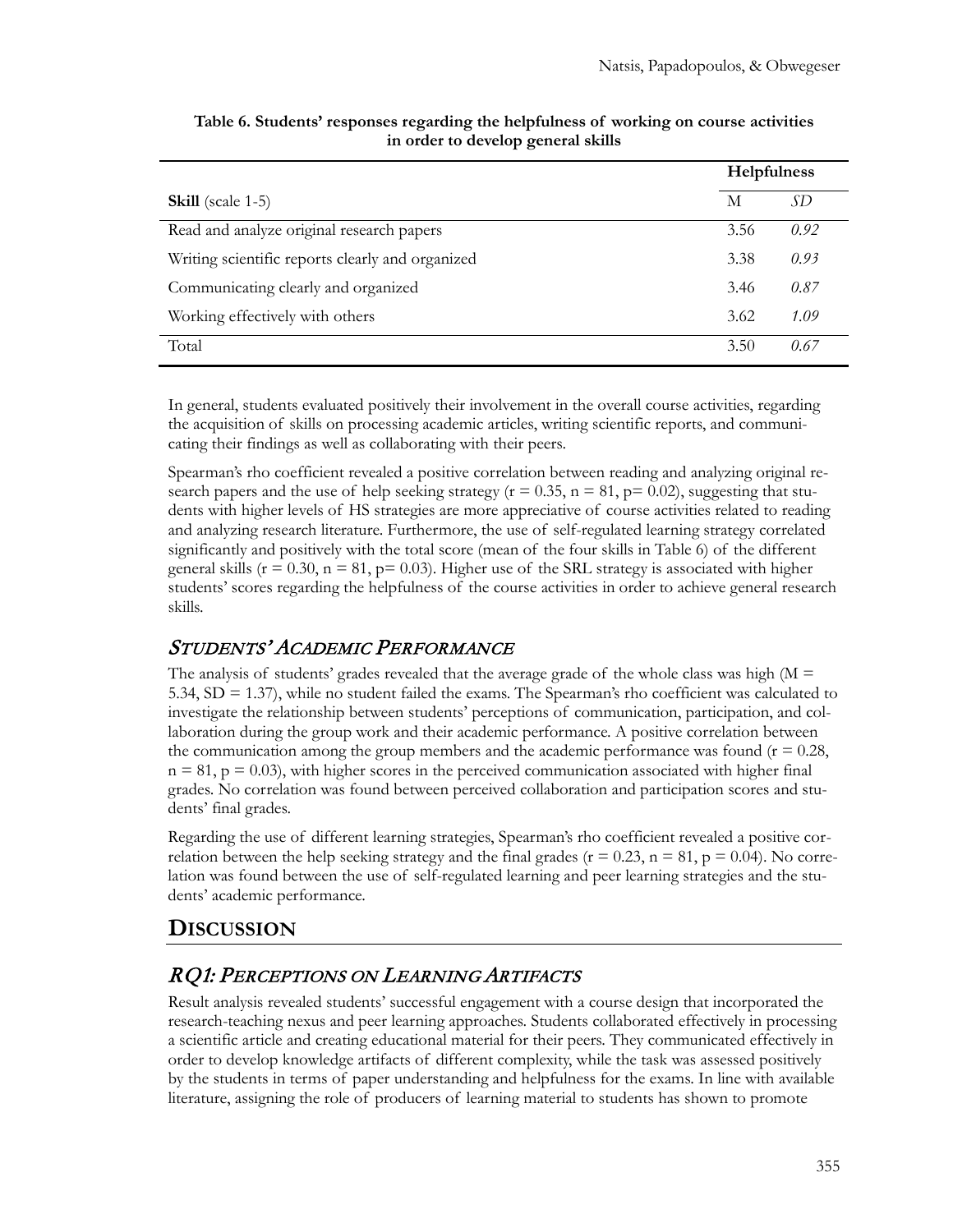deeper engagement with the course and provide valuable cognitive learning gains (Bovill, Cook-Sather, Felten, Millard, & Moore-Cherry, 2016).

Nevertheless, students perceived the helpfulness of the various artifacts differently. They considered their engagement in the creation of the short summary as the most beneficial for them in order to understand the paper assigned to them, while the annotated version of the paper was the artifact perceived the least helpful. Furthermore, the creation of the annotated version of the paper was the artifact in which students collaborated the least, by assigning the leader role to one of the students of the group. These findings are in line with the ICAP Framework (Chi & Wylie, 2014), suggesting that students increase their learning when they engage themselves with the learning material constructively and interactively.

Students positively evaluated their peers' artifacts as learning material that could help them prepare for the exams. In particular, they assessed the helpfulness of the short summary and the list of highlights as high. This finding suggests that the output of students' interactive engagement with instructional material can also be useful for their peers. Similarly to Leopold, Sumfleth, and Leutner (2013), providing students with short summaries of the instructional material can lead to learning gains for students. The list of questions along with their answers came third in students' ranking of the different artifacts. As mentioned before in Bates, Galloway, Riise, and Homer (2014) and Yang, Guo, and Yu (2016), the creation of meaningful questions may not be a straightforward process for students. Finally, the annotated version of the paper was the artifact that was considered the least useful for exam preparation.

On the contrary, the teacher assessed the annotated paper as the artifact that best met his expectations in terms of quality, followed by the short summary and the list of highlights. It seems that students perceived as more useful the activities that required their active engagement with the learning material, even though their engagement resulted in output that did not thoroughly met teacher expectations. The preparation for the presentation was the activity that students were most actively engaged in and collaborated to the greatest extent. Yet, the preparation for the presentation was perceived as less helpful in understanding the paper assigned to them. Moreover, their peers' presentations did not assist them sufficiently in order to prepare for the exams. As such, it is assumed that creating presentations might be useful for the creators, but not for the audience.

### RQ2: LEARNING STRATEGIES

According to students' responses in the MSLQ instrument that was administered at the beginning of the course, it was apparent that their ability to apply self-regulated learning, peer learning, and help seeking strategies in order to successfully tackle learning tasks was highly developed. This could be the reason for the slight differences that were found among the students regarding their perceptions on co-creating learning material for their peers.

Students who considered themselves as self-regulated learners appreciated more their involvement in the creation of the learning artifacts in order to understand the paper they had to process. Furthermore, they perceived their role as more active in the preparation of the presentation for the peertutoring session. Students that were able to regulate cognitive, metacognitive, behavioral, and affective aspects of their own learning were keener to take the lead in accomplishing tasks that required active engagement with the learning material.

When students were engaged with such tasks in group settings, the effective utilization of peers was important for the successful accomplishment of those tasks. Similarly to the self-regulated learners, students who scored highly in the peer learning subscale of the MSLQ perceived their level of participation as higher in the creation of the presentation, which is the artifact that required higher levels of interaction among the group members. Students who self-reported high levels of the help seeking strategy appreciated the communication with their peers during the artifact creation activity. This finding could be attributed to the fact that students had not been given explicit guidelines regarding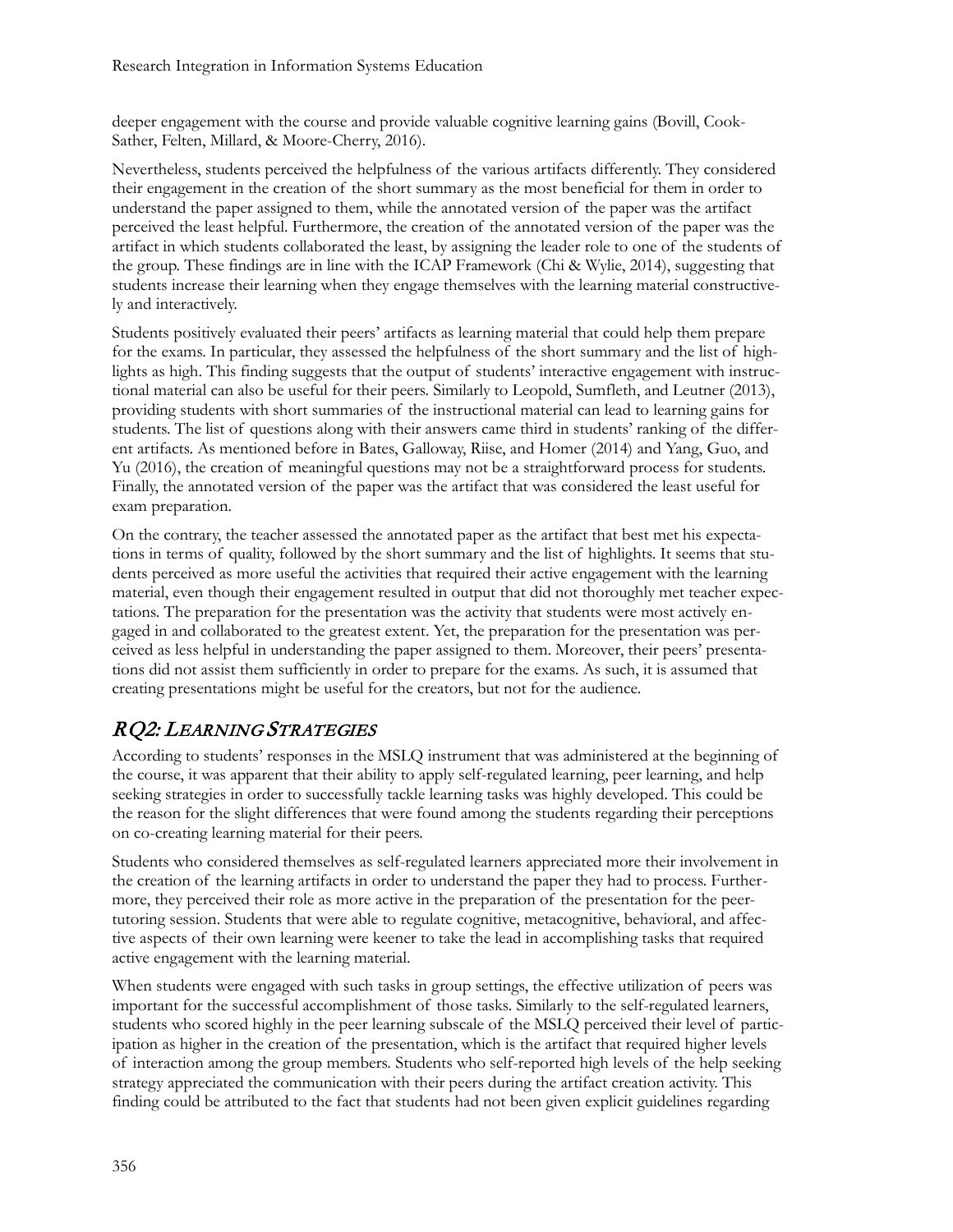their collaboration, but they were able to select their preferred way of work. This may have led them to create a flexible and adaptive activity space that allowed even students with extremely low scores on the peer learning scale to participate in a self-satisfying manner. This finding is in line with the Script Theory of Guidance (Fischer, Kollar, Stegmann, & Wecker, 2013) which states that students' prior knowledge and skills influence the optimal level of guidance in collaborative learning.

### RQ3: GENERAL SKILLS DEVELOPMENT

Apart from producing the artifacts, students were also engaged in peer-tutoring, peer assessment, setting up and conducting their own research, and reporting their findings. The analysis of students' responses revealed that they positively perceived their involvement in the aforementioned activities in terms of developing general skills, i.e., reading and analyzing academic literature, writing scientific papers, collaborating with others, and communicating effectively their work. These general skills are considered important, among others, in the acquisition of research competences (Böttcher & Thiel, 2018), which is a basic aim of a master degree program.

Self-regulated learners stated that the overall course activities assisted them in obtaining general skills. In the research-integrated course design employed in the present study, the role of students was transformed from merely passive listeners to active contributors in the learning process. Students engaged in co-constructing learning material, assessing their peers, conducting a research, and reporting their findings, while the teacher's role was to scaffold and facilitate students' involvement. Selfregulated students valued more positively than their peers did their engagement, probably because the activities fostered their autonomy and had a positive impact on the cognitive, metacognitive, and behavioral aspects of their learning (Nilson, 2013).

Students who scored higher in the help seeking strategy positively assessed the helpfulness of course activities in reading and analyzing scientific papers. In the proposed course design, students had to work in groups in order to process academic literature and produce knowledge artifacts as an outcome. This indicates that collaboration can help students in processing academic texts, as was also reported by van der Pol, Admiraal, and Simons (2006), and that the effective use of appropriate learning strategies can further assist students in dealing effectively with research-related activities.

### RQ4: ACADEMIC PERFORMANCE

Students who perceived their communication with their peers during the group work as high performed better in the final exams at the end of the semester. Possibly, when students engage in productive interactions while collaboratively creating learning material for their peers, they benefit highly in the learning process, as reflected in their final grades.

Students with higher scores in the help seeking strategy performed better in the final exams. This finding implies that the effective interaction with peers and teachers, as indicated by the help seeking strategy, could maximize the learning benefits of students in an active learning environment. On the contrary, students' self-reported use of self-regulated learning and peer learning strategies did not have an impact on students' final grades. Even students who scored low in the self-regulating learning and peer learning scales of MSLQ achieved high grades in the final exam. It is likely that when peer learning methods are employed, the social regulation of the learning process may play a more critical role in academic achievement. The high final grades of students imply that regulating the learning of the peers (co-regulation) and regulating the learning of the group (socially shared regulation) (Hadwin, Järvelä, & Miller, 2011) may be more important than self-regulation of learning in collaborative settings (Panadero et al., 2015).

### LIMITATIONS AND FUTURE STUDIES

Being the first time that the specific learning design was employed, the aim of this study was to explore its influence on students' opinions and academic performance, in general. A certain limitation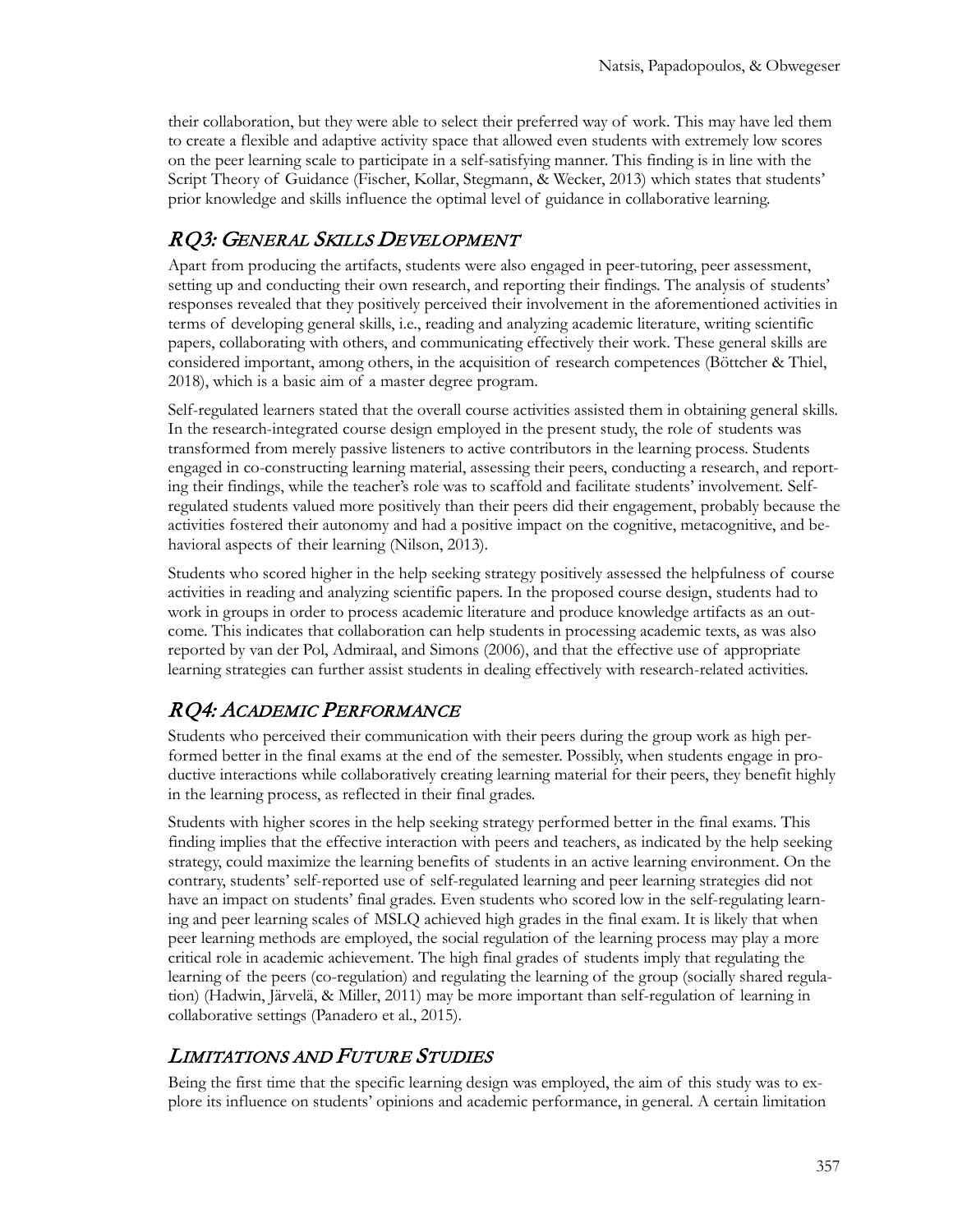of this approach is that students' final grades were used as the measure of their accomplishment of both cognitive learning outcomes and general skills. In a future study, it could be more useful to distinguish these different types of learning outcomes and assess them in different ways, in order to examine more accurately the impact of the various activities on their successful achievement.

Regarding students' creation of learning material for their peers and the writing of the final research report, students preferred face-to-face sessions and did not exploit the use of digital media. This prohibited us from exploring the evolution of the different artifacts and analyzing students' interactions towards the creation of these artifacts. In a future study, this limitation could be tackled by asking students to submit the intermediate versions of the artifacts and reflect on the process of their creation. Their peers could assess these intermediate products and provide feedback that could be incorporated in the following editions, enhancing thus the proposed learning design.

# **CONCLUSIONS**

This study contributes to the ongoing debate on research-teaching integration in higher education and provides empirical evidence on the effectiveness of incorporating research-related and peer learning approaches in a postgraduate course in the field of Information Systems. During the semester, student groups were engaged in various research-related tasks, i.e., processing of academic texts, co-creating learning material for their peers, assessing their peer work, and, finally, setting up, conducting, and reporting the findings of a research of their own topic. Students perceived positively the various activities in which they were engaged and valued high their involvement in order to achieve cognitive learning outcomes and develop general skills. Their perceptions were influenced partially by their self-reported use of self-regulated, peer learning, and help seeking strategies. Self-regulated learners appreciated more their involvement in the creation of learning material for their peers and perceived their role as more active in the group work. Yet, all students, regardless their perceptions on the activities or their self-reported use of learning strategies, succeeded in the final exams. Their grades were not influenced by their perceptions on the course activities nor the learning strategies use, implying that the course design was effective for students with different characteristics.

The implication for learning designers and teachers is that assigning research-related activities to students could be an effective approach in higher education settings. By providing students with an active role in the learning process, the course activities offered opportunities to all students to apply and develop their skills in processing, presenting, and discussing academic work and fostered their engagement in the course, despite the different learning strategies the students may have employed. Furthermore, this approach can be enhanced by having students work in group settings and create knowledge artifacts that can be used as educational material by their peers. Artifacts that require higher degrees of active engagement with the learning material are more likely to be positively evaluated by the students regarding various aspects of the learning process (e.g., collaboration, participation, understanding, etc.) leading at the same time in higher cognitive gains and enhanced research skills acquisition.

### **ACKNOWLEDGEMENTS**

This work has been partially funded by a Starting Grant from AUFF (Aarhus Universitets Forskningsfond), titled "Innovative and Emerging Technologies in Education".

### **REFERENCES**

- Aditomo, A., Goodyear, P., Bliuc, A.-M., & Ellis, R. A. (2013). Inquiry-based learning in higher education: Principal forms, educational objectives, and disciplinary variations. *Studies in Higher Education, 38*(9), 1239-1258. <https://doi.org/10.1080/03075079.2011.616584>
- Barnett, R. (2005). *Reshaping the university: New relationships between research, scholarship and teaching*. Maidenhead/UK: Open University Press.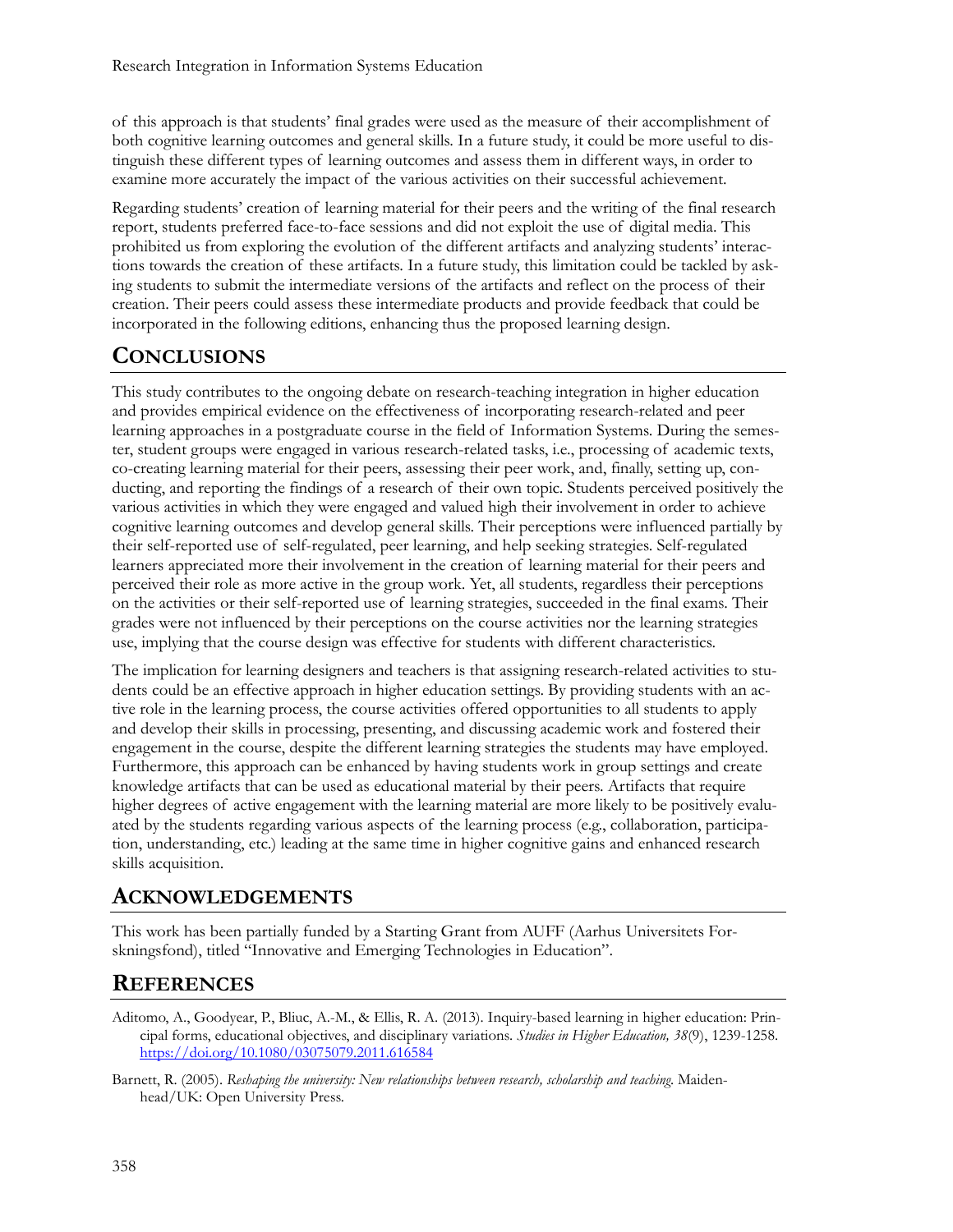- Bates, S. P., Galloway, R. K., Riise, J., & Homer, D. (2014). Assessing the quality of a student-generated question repository. *Physical Review Special Topics - Physics Education Research, 10*(2), 020105. <https://doi.org/10.1103/PhysRevSTPER.10.020105>
- Böttcher, F., & Thiel, F. (2018). Evaluating research-oriented teaching: A new instrument to assess university students' research competences. *Higher Education, 75*(1), 91-110. [https://doi.org/10.1007/s10734](https://doi.org/10.1007/s10734-017-0128-y)-017- [0128-y](https://doi.org/10.1007/s10734-017-0128-y)
- Boud, D., & Lee, A. (2005). 'Peer learning' as pedagogic discourse for research education. *Studies in Higher Education, 30*(5), 501-516. <https://doi.org/10.1080/03075070500249138>
- Bovill, C., Cook-Sather, A., Felten, P., Millard, L., & Moore-Cherry, N. (2016). Addressing potential challenges in co-creating learning and teaching: Overcoming resistance, navigating institutional norms and ensuring inclusivity in student–staff partnerships. *Higher Education, 71*(2), 195-208. [https://doi.org/10.1007/s10734](https://doi.org/10.1007/s10734-015-9896-4)- 015-[9896](https://doi.org/10.1007/s10734-015-9896-4)-4
- Brew, A. (2003). Teaching and research: New relationships and their implications for inquiry-based teaching and learning in higher education. *Higher Education Research & Development, 22*(1), 3-18. <https://doi.org/10.1080/0729436032000056571>
- Brew, A. (2010). Imperatives and challenges in integrating teaching and research. *Higher Education Research & Development, 29*(2), 139-150. <https://doi.org/10.1080/07294360903552451>
- Brown, G. T. L. (2011). Self-regulation of assessment beliefs and attitudes: a review of the Students' Conceptions of Assessment inventory. *Educational Psychology, 31*(6), 731-748. <https://doi.org/10.1080/01443410.2011.599836>
- Brown, G. T. L., Peterson, E. R., & Yao, E. S. (2016). Student conceptions of feedback: Impact on selfregulation, self-efficacy, and academic achievement. *British Journal of Educational Psychology, 86*(4), 606-629. <https://doi.org/10.1111/bjep.12126>
- Buckley, C. A. (2011). Student and staff perceptions of the research–teaching nexus*. Innovations in Education and Teaching International, 48*(3), 313-322. <https://doi.org/10.1080/14703297.2011.593707>
- Cheng, K.-H., Liang, J.-C., & Tsai, C.-C. (2013). University students' online academic help seeking: The role of self-regulation and information commitments. *The Internet and Higher Education, 16*(Supplement C), 70-77. <https://doi.org/10.1016/j.iheduc.2012.02.002>
- Chi, M. T. H., & Wylie, R. (2014). The ICAP Framework: Linking cognitive engagement to active learning outcomes. *Educational Psychologist, 49*(4), 219-243. <https://doi.org/10.1080/00461520.2014.965823>
- Damşa, C. I. (2014). The multi-layered nature of small-group learning: Productive interactions in objectoriented collaboration. *International Journal of Computer-Supported Collaborative Learning, 9*(3), 247-281. [https://doi.org/10.1007/s11412](https://doi.org/10.1007/s11412-014-9193-8)-014-9193-8
- Damşa, C. I., & Ludvigsen, S. (2016). Learning through interaction and co-construction of knowledge objects in teacher education. *Learning, Culture and Social Interaction, 11*, 1-18. <https://doi.org/10.1016/j.lcsi.2016.03.001>
- Dignath, C., & Büttner, G. (2008). Components of fostering self-regulated learning among students. A metaanalysis on intervention studies at primary and secondary school level. *Metacognition and Learning, 3*(3), 231- 264. [https://doi.org/10.1007/s11409](https://doi.org/10.1007/s11409-008-9029-x)-008-9029-x
- Dignath, C., Buettner, G., & Langfeldt, H.-P. (2008). How can primary school students learn self-regulated learning strategies most effectively? A meta-analysis on self-regulation training programmes. *Educational Research Review, 3*(2), 101-129.<https://doi.org/10.1016/j.edurev.2008.02.003>
- Duncan, T. G., & McKeachie, W. J. (2005). The making of the Motivated Strategies for Learning Questionnaire. *Educational Psychologist, 40*(2), 117-128. [https://doi.org/10.1207/s15326985ep4002\\_6](https://doi.org/10.1207/s15326985ep4002_6)
- Durning, B., & Jenkins, A. (2005). Teaching/research relations in departments: the perspectives of built environment academics. *Studies in Higher Education, 30*(4), 407-426. <https://doi.org/10.1080/03075070500160046>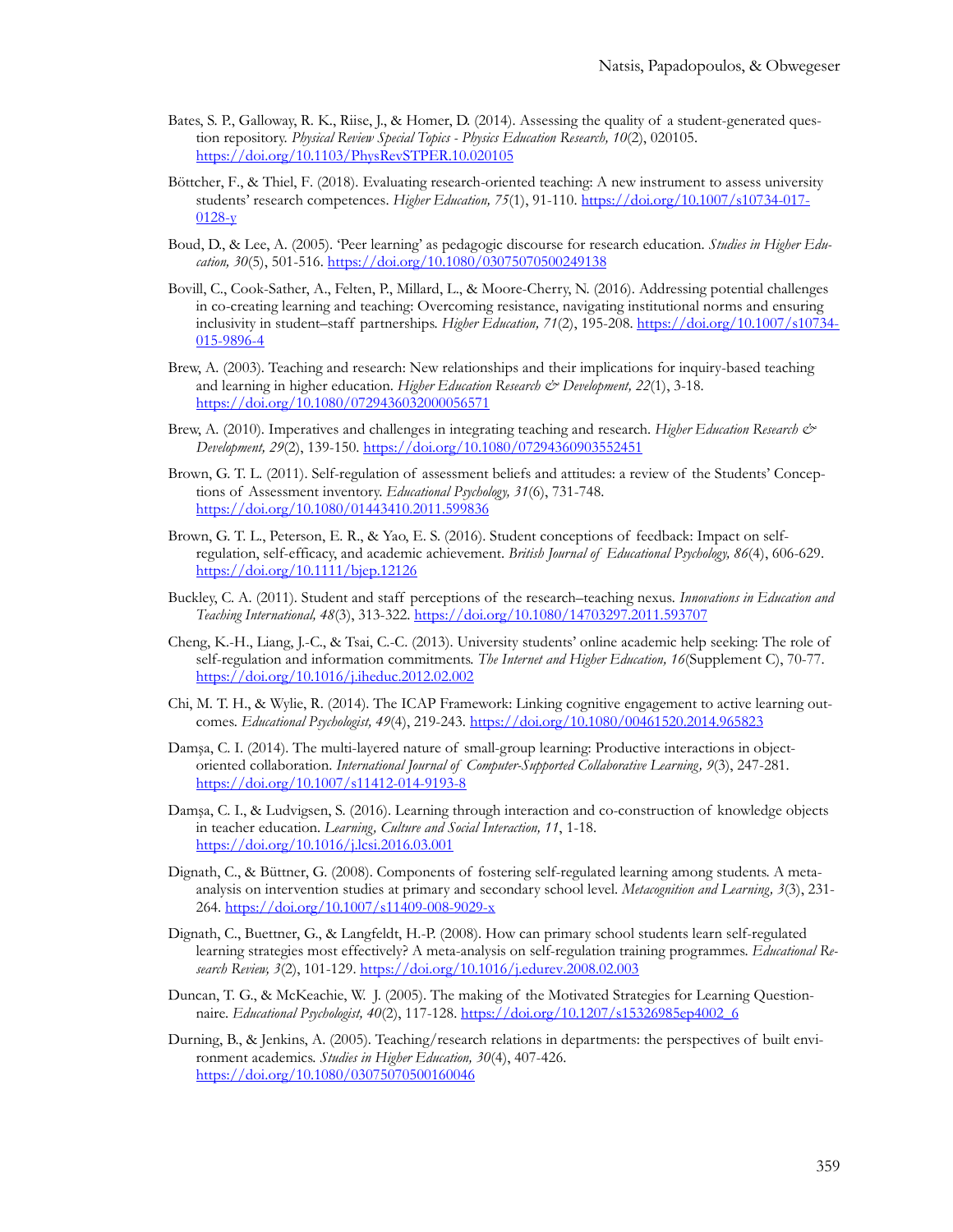- Fischer, F., Kollar, I., Stegmann, K., & Wecker, C. (2013). Toward a script theory of guidance in computersupported collaborative learning. *Educational Psychologist, 48*(1), 56-66. <https://doi.org/10.1080/00461520.2012.748005>
- Garcia, T., & Pintrich, P. R. (1996). Assessing students' motivation and learning strategies in the classroom context: The Motivated Strategies for Learning Questionnaire. In M. Birenbaum & F. J. R. C. Dochy (Eds.), *Alternatives in assessment of achievements, learning processes and prior knowledge* (pp. 319-339). Dordrecht, Netherlands: Springer.
- Goldkuhl, G., Ågerfalk, P., & Sjöström, J. (2017) A design science approach to information systems education. In A. Maedche, J. vom Brocke, & A. Hevner (Eds), *Designing the digital transformation. DESRIST 2017. Lecture Notes in Computer Science, vol 10243.* Springer, Cham.
- Griffiths, R. (2004). Knowledge production and the research–teaching nexus: The case of the built environment disciplines. *Studies in Higher Education, 29*(6), 709-726. <https://doi.org/10.1080/0307507042000287212>
- Hadwin, A. F., Järvelä, S., & Miller, M. (2011). Self-regulated, co-regulated, and socially shared regulation of learning. In B. J. Zimmerman & D. H. Schunk (Eds.), *Handbook of self-regulation of learning and performance*. (pp. 65-84). New York, NY, US: Routledge/Taylor & Francis Group.
- Harris, A. L., & Rea, A. (2009). Web 2.0 and virtual world technologies: A growing impact on IS education. *Journal of Information Systems Education, 20*(2), 137 -144.
- Healey, M. (2005). Linking research and teaching: exploring disciplinary spaces and the role of inquiry-based learning. In R. Barnett (Ed.), *Reshaping the university: New relationships between research, scholarship and teaching* (pp. 67-78). McGraw Hill / Open University Press.
- Healey, M., Jordan, F., Pell, B., & Short, C. (2010). The research-teaching nexus: A case study of students' awareness, experiences and perceptions of research*. Innovations in Education and Teaching International, 47*(2), 235-246. <https://doi.org/10.1080/14703291003718968>
- Jenkins, A., Breen, R., Lindsay, R., & Brew, A. (2003). *Reshaping teaching in higher education: Linking teaching with research*: Routledge Limited.
- Justice, C., Rice, J., Warry, W., Inglis, S., Miller, S., & Sammon, S. (2007). Inquiry in higher education: Reflections and directions on course design and teaching methods. *Innovative Higher Education, 31*(4), 201-214. [https://doi.org/10.1007/s10755](https://doi.org/10.1007/s10755-006-9021-9)-006-9021-9
- Kearney, S. (2013). Improving engagement: The use of 'Authentic self-and peer-assessment for learning' to enhance the student learning experience. *Assessment & Evaluation in Higher Education*, 38(7), 875-891. <https://doi.org/10.1080/02602938.2012.751963>
- Leopold, C., Sumfleth, E., & Leutner, D. (2013). Learning with summaries: Effects of representation mode and type of learning activity on comprehension and transfer. *Learning and Instruction, 27*(Supplement C), 40-49. <https://doi.org/10.1016/j.learninstruc.2013.02.003>
- Levy, P., & Petrulis, R. (2012). How do first-year university students experience inquiry and research, and what are the implications for the practice of inquiry-based learning? *Studies in Higher Education, 37*(1), 85-101. <https://doi.org/10.1080/03075079.2010.499166>
- Liaw, S.-S., & Huang, H.-M. (2013). Perceived satisfaction, perceived usefulness and interactive learning environments as predictors to self-regulation in e-learning environments. *Computers & Education, 60*(1), 14-24. <https://doi.org/10.1016/j.compedu.2012.07.015>
- Lin, J. W., Lai, Y. C., Lai, Y. C., & Chang, L. C. (2016). Fostering self-regulated learning in a blended environment using group awareness and peer assistance as external scaffolds. *Journal of Computer Assisted Learning, 32*(1), 77-93.<https://doi.org/10.1111/jcal.12120>
- Lu, D., & Erkan, E. (2018). Determinants of college students' use of online collaborative help‐seeking tools. *Journal of Computer Assisted Learning, 34*(2), 129-139.<https://doi.org/10.1111/jcal.12221>
- McLoughlin, C., & Lee, M. J. W. (2010). Personalised and self regulated learning in the Web 2.0 era: International exemplars of innovative pedagogy using social software. *Australasian Journal of Educational Technology, 26*(1), 28-43. <https://doi.org/10.14742/ajet.1100>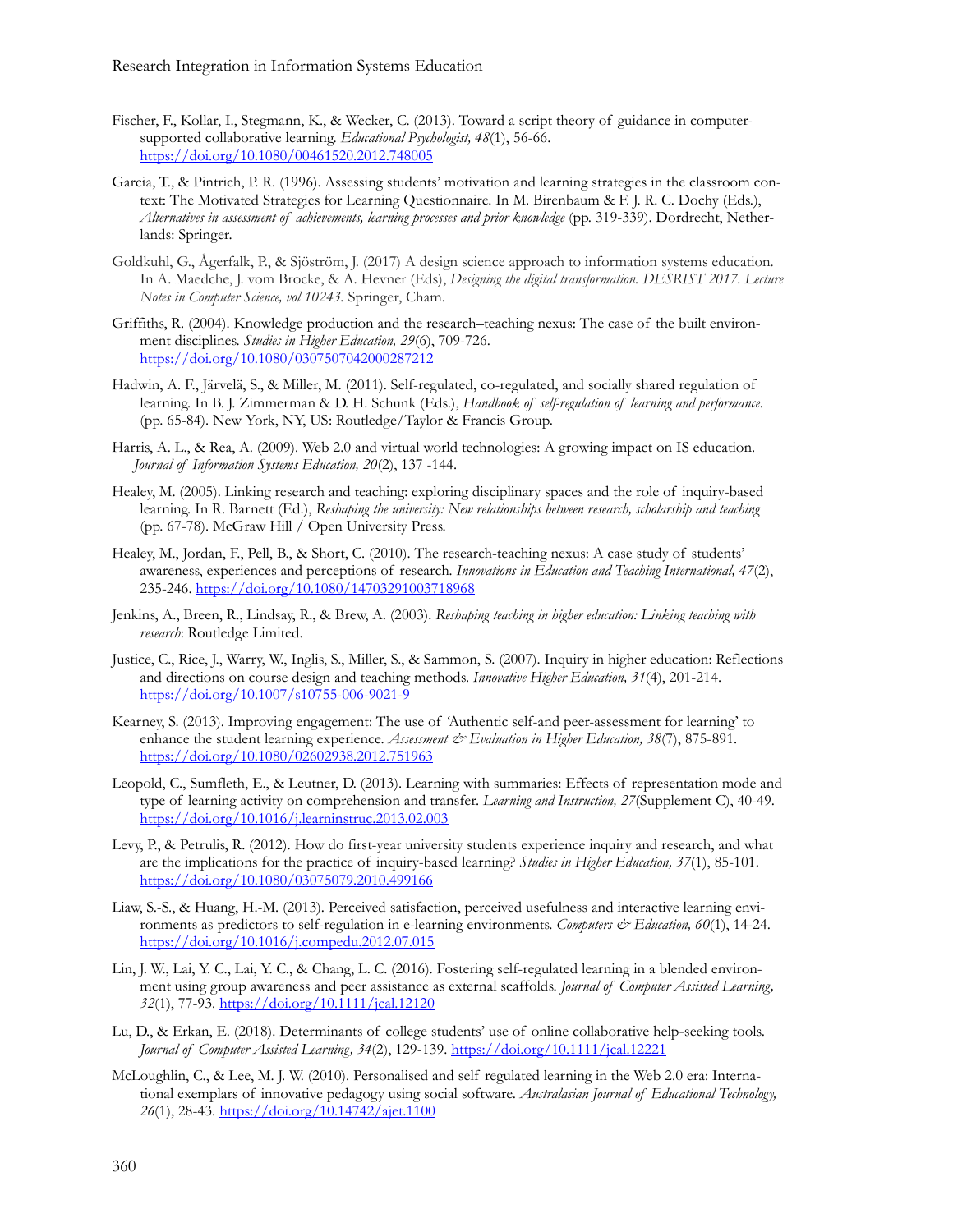- McNamara, D. S., Ozuru, Y., Best, R., & O'Reilly, T. (2007). The 4-Pronged Comprehension Strategy Framework. In D. S. McNamara (Ed.), *Reading comprehension strategies: Theories, interventions, and technologies* (pp. 465- 496). Mahwah, New Jersey: Lawrence Erlbaum Associates.
- Nilson, L. B. (2013). *Creating self-regulated learners: Strategies to strengthen students' self-awareness and learning skills*. Sterling, Virginia: Stylus Publishing.
- Obwegeser, N., & Papadopoulos, P. M. (2017). Integrating research and teaching in the IS classroom: Benefits for teachers and students. *Journal of Information Systems Education, 27*(4), 249-258.
- Panadero, E. (2017). A review of self-regulated learning: Six models and four directions for research. *Frontiers in Psychology, 8,* 422. <https://doi.org/10.3389/fpsyg.2017.00422>
- Panadero, E., Kirschner, P. A., Järvelä, S., Malmberg, J., & Järvenoja, H. (2015). How individual self-regulation affects group regulation and performance: A shared regulation intervention. *Small Group Research, 46*(4), 431-454. <https://doi.org/10.1177/1046496415591219>
- Pintrich, P. R., Smith, D. A., Garcia, T., & McKeachie, W. J. (1993). Reliability and predictive validity of the Motivated Strategies for Learning Questionnaire (MSLQ). *Educational and Psychological Measurement, 53*(3), 801- 813. <https://doi.org/10.1177/0013164493053003024>
- Riordan, R. J., Hine, M. J., & Smith, T. C. (2017). An integrated learning approach to teaching an undergraduate information systems course. *Journal of Information Systems Education, 28*(1), 59-70.
- Robertson, J., & Blackler, G. (2006). Students' experiences of learning in a research environment. *Higher Education Research & Development, 25*(3), 215-229.<https://doi.org/10.1080/07294360600792889>
- Rozendaal, J. S., Minnaert, A., & Boekaerts, M. (2005). The influence of teacher perceived administration of self-regulated learning on students' motivation and information-processing. *Learning and Instruction, 15*(2), 141-160. <https://doi.org/10.1016/j.learninstruc.2005.04.011>
- Sitzmann, T., & Ely, K. (2011). A meta-analysis of self-regulated learning in work-related training and educational attainment: What we know and where we need to go. *Psychological Bulletin, 137*(3), 421-442. <https://doi.org/10.1037/a0022777>
- Sletten, S. R. (2017). Investigating flipped learning: student self-regulated learning, perceptions, and achievement in an introductory biology course. *Journal of Science Education and Technology, 26* (3), 347-358. [https://doi.org/10.1007/s10956](https://doi.org/10.1007/s10956-016-9683-8)-016-9683-8
- Solimeno, A., Mebane, M. E., Tomai, M., & Francescato, D. (2008). The influence of students and teachers characteristics on the efficacy of face-to-face and computer supported collaborative learning. *Computers & Education, 51*(1), 109-128. <https://doi.org/10.1016/j.compedu.2007.04.003>
- Spronken‐Smith, R., & Walker, R. (2010). Can inquiry‐based learning strengthen the links between teaching and disciplinary research? *Studies in Higher Education, 35*(6), 723-740. <https://doi.org/10.1080/03075070903315502>
- Spronken-Smith, R., Walker, R., Dickinson, K. J. M., Closs, G. P., Lord, J. M., & Harland, T. (2011). Redesigning a curriculum for inquiry: An ecology case study. *Instructional Science, 39*(5), 721-735. [https://doi.org/10.1007/s11251](https://doi.org/10.1007/s11251-010-9150-5)-010-9150-5
- Stahl, G., Ludvigsen, S., Law, N., & Cress, U. (2014). CSCL artifacts. *International Journal of Computer-Supported Collaborative Learning, 9*(3), 237-245. [https://doi.org/10.1007/s11412](https://doi.org/10.1007/s11412-014-9200-0)-014-9200-0
- Thouin, M. F., Hefley, W. E., & Raghunathan, S. (2018). Student attitudes toward information systems graduate program design and delivery. *Journal of Information Systems Education, 29*(1), 25-36.
- Topping, K. J. (2005). Trends in peer learning. *Educational Psychology, 25*(6), 631-645. <https://doi.org/10.1080/01443410500345172>
- van der Pol, J., Admiraal, W., & Simons, P. R. J. (2006). The affordance of anchored discussion for the collaborative processing of academic texts*. International Journal of Computer-Supported Collaborative Learning, 1*(3), 339-357. [https://doi.org/10.1007/s11412](https://doi.org/10.1007/s11412-006-9657-6)-006-9657-6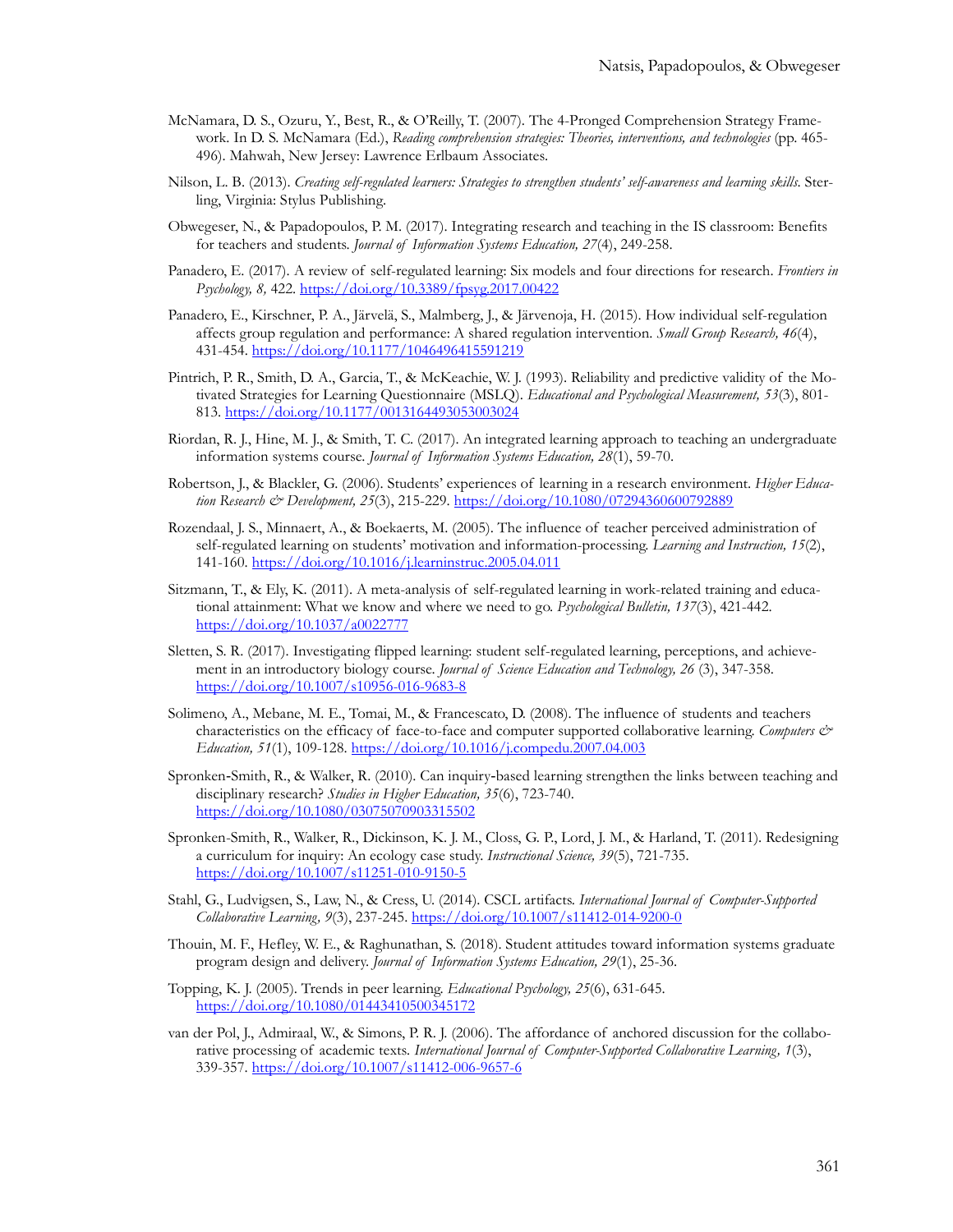- Visser‐Wijnveen, G. J., van Driel, J. H., van der Rijst, R. M., Visser, A., & Verloop, N. (2012). Relating academics' ways of integrating research and teaching to their students' perceptions. *Studies in Higher Education, 37*(2), 219-234. <https://doi.org/10.1080/03075079.2010.536913>
- Wang, T.-H. (2011). Developing Web-based assessment strategies for facilitating junior high school students to perform self-regulated learning in an e-Learning environment. *Computers & Education, 57*(2), 1801-1812. <https://doi.org/10.1016/j.compedu.2011.01.003>
- Weinstein, C. E., Schulte, A. C., & Palmer, D. R. (2002). *Learning and study strategies inventory* (2nd ed.). Clearwater, FL: H & H Publishing.
- Winters, F. I., & Azevedo, R. (2005). High-school students' regulation of learning during computer-based science inquiry. *Journal of Educational Computing Research, 33(2)*, 189-217. [https://doi.org/10.2190/F7HM](https://doi.org/10.2190/F7HM-9JN5-JUX8-4BM9)-9JN5-JUX8-[4BM9](https://doi.org/10.2190/F7HM-9JN5-JUX8-4BM9)
- Yang, X., Guo, X., & Yu, S. (2016). Student-generated content in college teaching: Content quality, behavioural pattern and learning performance. *Journal of Computer Assisted Learning, 32*(1), 1-15. <https://doi.org/10.1111/jcal.12111>
- Zimmerman, B. J., & Moylan, A. R. (2009). Self-regulation: Where metacognition and motivation intersect. In D. J. Hacker, J. Dunlosky, & A. C. Graesser (Eds.), *The educational psychology series. Handbook of metacognition in education* (pp. 299-315). New York: Routledge/Taylor & Francis Group.



# **BIOGRAPHIES**

**Antonis Natsis** is a Postdoctoral Research Associate at the Centre for Teaching Development and Digital Media, Aarhus University, Denmark. Dr Natsis holds a BSc in Informatics from the School of Informatics at Aristotle University of Thessaloniki, a MSc in Human Computer Interaction from the Computer Science Department at University of Crete and a PhD in Information and Communication Technologies in Education from the Department of Primary Education at the University of Ioannina. His research interests include 3D Educational Virtual Environments,

Multi-User Virtual Environments (MUVEs), Learning Assessment and Evaluation, and Collaborative Learning.



**Pantelis M. Papadopoulos** is an Associate Professor at the Centre for Teaching Development and Digital Media, Aarhus University, Denmark. Dr Papadopoulos holds a BSc degree in Informatics, and MSc and PhD degrees in Information and Communication Technologies in Education from the School of Informatics at Aristotle University of Thessaloniki, Greece. His research interests include Educational Technology, Game-Based Learning, Computer-Supported Collaborative Learning, Innovation and Entrepreneurship Education, Open and Distance Education, and Learning in Ill-Structured Domains. His work is published in more than 60 top ranking international peer-reviewed journals and conferences. He is a member of the Institute of Electrical and Electronics Engineers

(IEEE), the International Society of the Learning Sciences (ISLS), and the Association for the Advancement of Computing in Education (AACE).